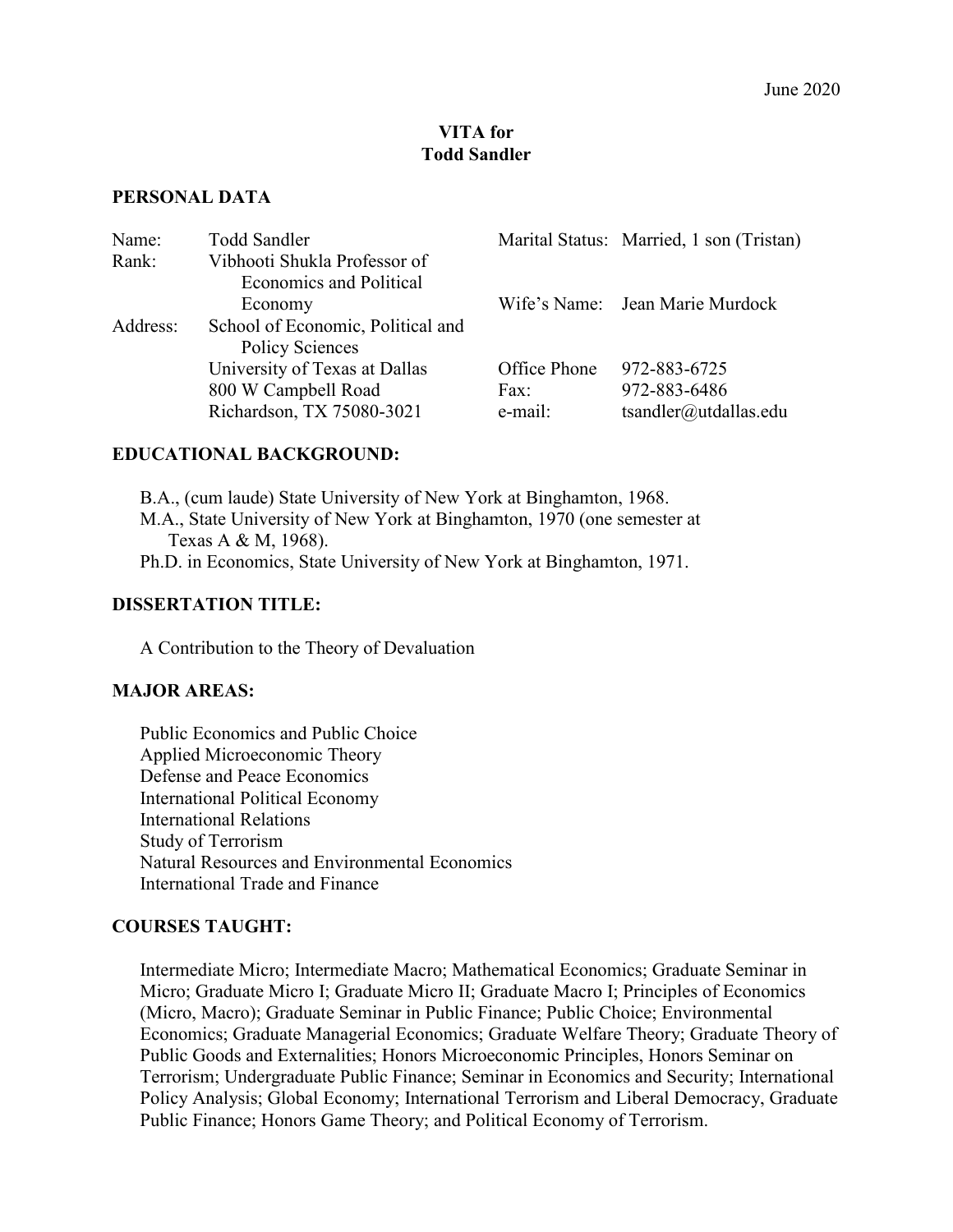## **ACADEMIC POSITIONS:**

- Vibhooti Shukla Professor of Economics and Political Economy, University of Texas at Dallas, August 2006 on.
- Joint appointment as Professor of International Relations, Economics, and Law, Law School, University of Southern California, March 2005 to March 2008.
- Robert R. and Katheryn A. Dockson Professor in International Relations and Economics, University of Southern California, August 2000 to March 2008.
- Distinguished Professor of Economics and Political Science, Iowa State University, April 1995 to August 2000. *Leaves of Absence*: Visiting Fellow, University of Keele, UK, Fall semester 1996. Visiting Distinguished Scholar, University of Newcastle, Australia, May 1996 to June 30, 1996.
- Professor of Economics, Iowa State University, May 1986 to April 1995. (also given title of Professor of Political Science in September 1988) *Leave of Absence*: Honorary Fellow, University of Wisconsin-Madison, January 1990 to June 1, 1990.
- Professor of Economics, University of South Carolina, August 1985 to May 1986.
- Professor of Economics, University of Wyoming, July 1979 to December 1985. *Leaves of Absence*:
	- Visiting Fellow, University of York, U.K., August 1983 to October 1983 and May 1984 to July 1, 1984.
	- Visiting Fellow, Australian National University, September 1981 to December 1981 and May 1982 to September 1982.

Visiting Scholar, Institute of Social and Economic Research, University of York, U.K., Summer 1980.

- Visiting Fellow, University of Aberdeen, Scotland, June to July 1979.
- Associate Professor of Economics, University of Wyoming, June 1976 to June 1979. *Leave of Absence*: NATO Fellow, Institute of Social and Economic Research, University of York,

United Kingdom, June 1977 to June 1978.

- Associate Professor of Economics, Arizona State University, September 1975 to June 1976. *Leave of Absence*: Visiting Assistant Professor of Economics, State University of New York at
	- Binghamton, September 1974 to August 1975.
- Assistant Professor of Economics, Arizona State University, Tempe, Arizona, September 1971 to August 1975.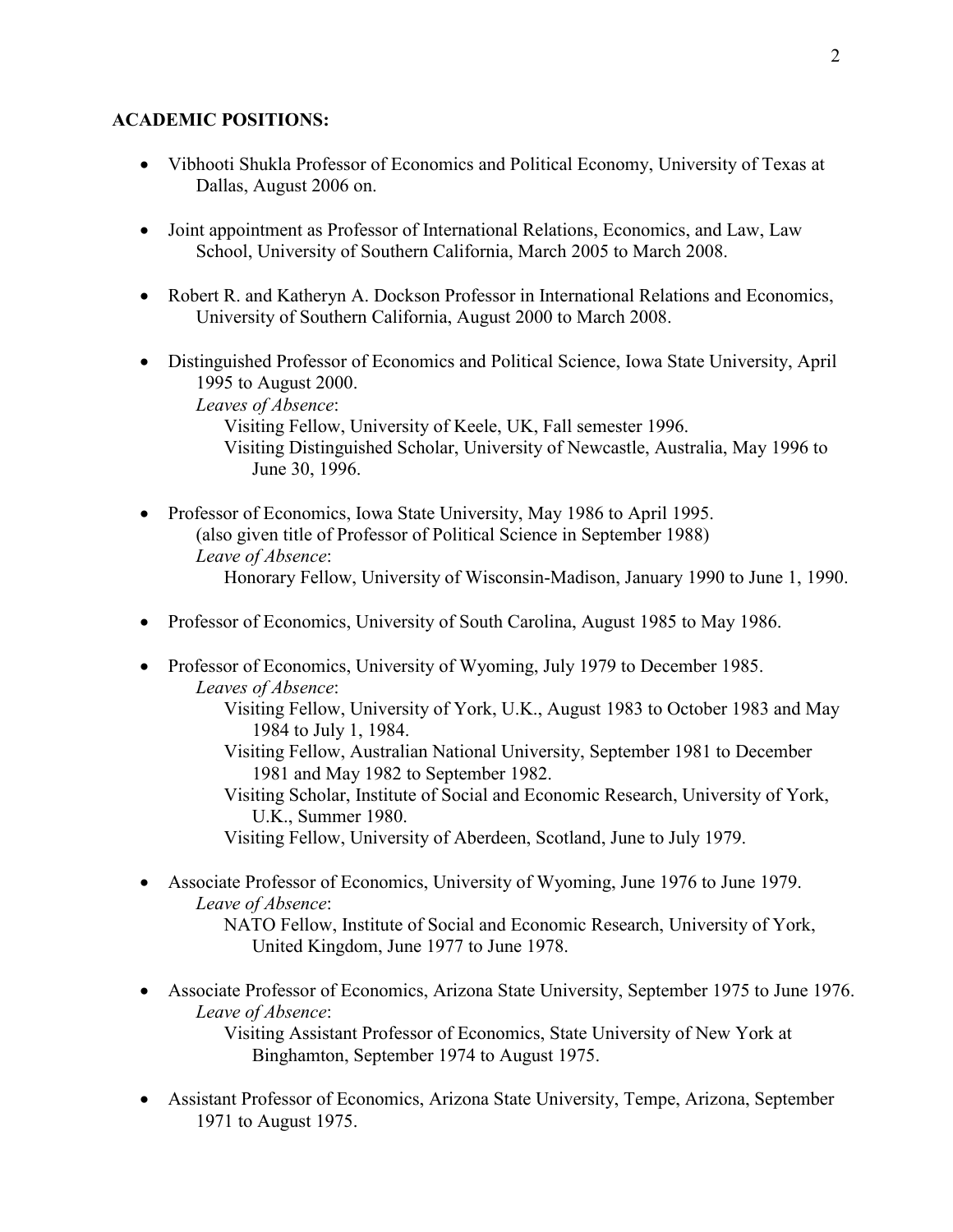## **HONORS, GRANTS**:

- Honorary Doctorate, University of Thessaly, June 10, 2014.
- Principal Investigator, Department of Homeland Security, CREATE grant, "Understanding Counterterrorism in a Globalized World," \$75,000, October 2006 to September 2007; \$100,000, August 2007 to September 2008; \$130,000, October 2008 to September 2009; \$130,000, October 2009 to September 2010; \$65,000, January 2011 to September 2011; \$50,000 October 2011 to September 2012; \$25,000, October 2012 to September 2013: March 2014 to July 2014; \$30,000.
- Principal Investigator, Asian Development Bank Institute grant, "The Impact of Terrorism and Internal Conflict on Growth in Asia," \$10,000, April 2008 to September 2008.
- Duncan Black Award for best article in *Public Choice*, 2005.
- Co-recipient National Academy of Sciences Award for Behavioral Research Relevant to the Prevention of Nuclear War, 2003.
- Principal Investigator, Swedish Ministry of Foreign Affair, EGDI grant, "Regional Public Goods," \$40,000, April 2001 to February 2002.
- Honorary Visiting Professor, Department of Economics, University of York, October 1999-September 2002, October 2003 to September 2006.
- Annual Award for Excellence in Honors Teaching for 1998. One award given per year for best honors teacher at Iowa State University.
- NATO-EAPC Research Fellowship, 1998-2000.
- Quality of Communication Award, American Agricultural Economics Association 1998 for book, *Global Challenges: An Approach to Environmental, Political, and Economic Problems*, first prize.
- Quality of Communication Award, Honorable Mention, American Agricultural Economics Association, 1997 for co-authored book, *The Theory of Externalities, Public Goods, and Club Goods*, 2nd Edition.
- Visiting Distinguished Scholar, University of Newcastle, Australia, May-June 1996.
- Quality of Research Excellence Award, American Agricultural Economics Association, August 1995 for co-authored paper, "Agricultural Research Expenditures in the U.S.: A Public Goods Perspective," first prize.
- Liberal Arts and Sciences College Outstanding Teacher at the Introductory Level, 1995.
- Visiting Fellow, Federalism Research Centre, Australian National University, May-July 1994.
- Senior Fellow, Institute for Policy Reform, Washington, DC, 1994.
- Principal Investigator, National Science Foundation grant SBR92-22953 "Alternative Theories and Tests of Alliance Behavior, Environmental Pacts, and Global Collective Action," \$85,680, June 1, 1993 to November 30, 1994.
- Senior Fellow, Institute for Policy Reform, Washington, DC, 1993.
- Senior Fellow, Institute for Policy Reform, Washington, DC, 1992.
- Senior Fellow, Institute for Policy Reform, Washington, DC, 1990-91.
- Principal Investigator, National Science Foundation grant SES89-07646 "The Economics" of Terrorist Negotiations, The Effectiveness of Terrorist-Thwarting Policies, and Related Issues," \$97,711, July 1, 1989 to June 30, 1991.
- Australian National University Fellowship, 1981.
- NATO Postdoctoral Fellowship in the Sciences (NSF) June 1977 to June 1978.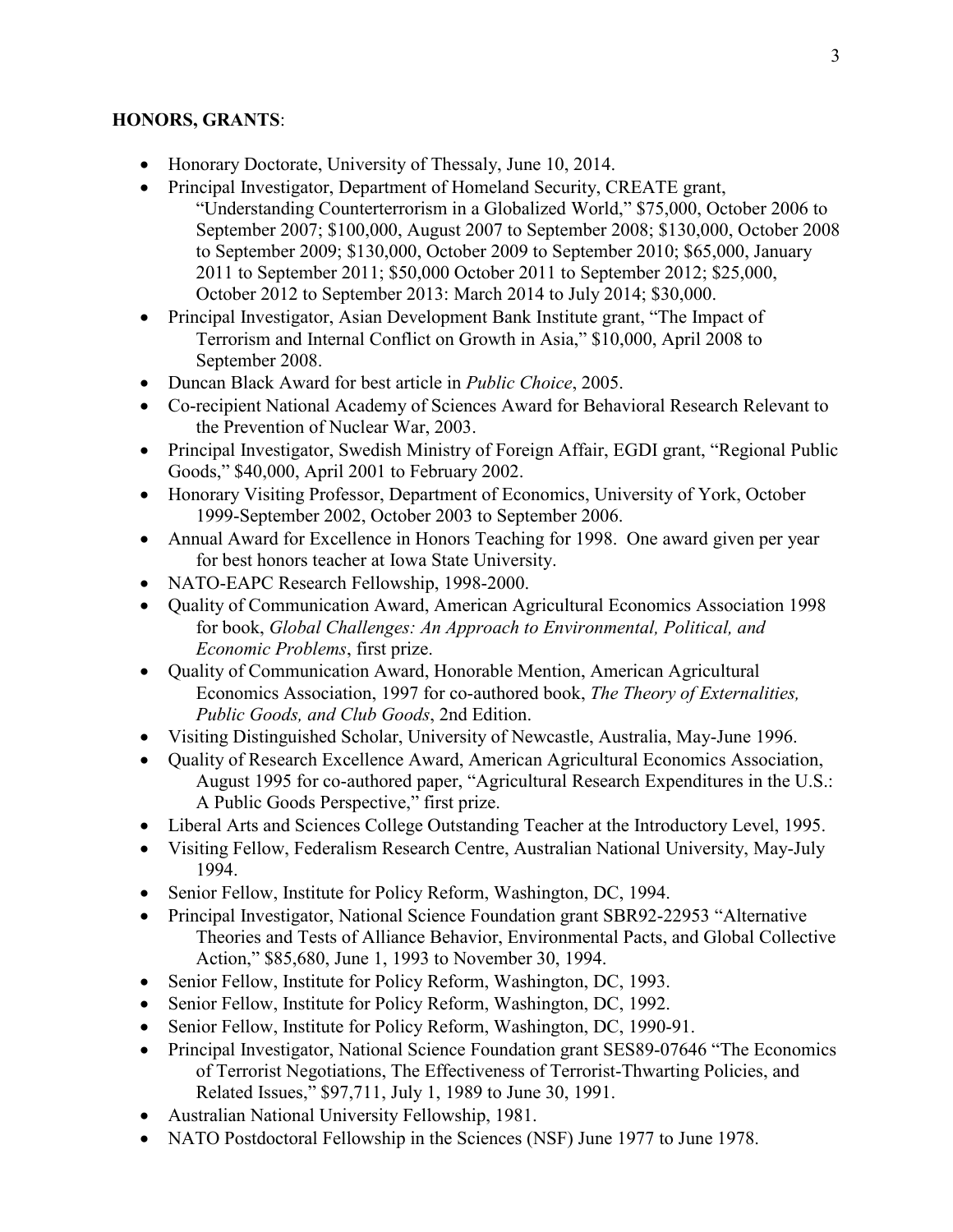- National Defense Education Association Fellowship (Title IV) Texas A & M, September 1968.
- State University of New York at Binghamton Fellowship, September 1969 to June 1970.

## **PROFESSIONAL ORGANIZATIONS**:

American Economic Association American Political Science Association Association of Environmental and Resource Economists Canadian Economic Association International Defense Economics Association International Studies Association Public Choice Society Royal Economic Society Southern Economic Association Western Economic Association

## **REFEREED PUBLICATIONS**:

- "A Two-Country Investment Accelerator Model," *The Indian Journal of Economics*, Volume 53, No. 1, July 1972, pp. 1-11.
- "Fiscal Federalism, Spillovers and the Export of Taxes," (with Robert B. Shelton), *Kyklos*, Volume 25, No. 4, 1972, pp. 736-753.
- "The Rybczynski Theorem, The Gains from Trade and Nonhomogeneous Utility Functions," *Indian Economic Journal*, Volume 21, No. 1, July-September 1973, pp. 19-31.
- "Exchange Rate Systems, the Marginal Efficiency of Investment and Foreign Direct Capital Movements: A Comment," *Kyklos*, Volume 26, No. 4, 1973, pp. 866-868.
- "Optimum Population: A Further Look," (with Timothy D. Hogan), *Journal of Economic Theory*, Volume 6, No. 6, December 1973, pp. 582-584.
- "Devaluation, Capital Flows and the Balance of Payments: A Respecification," *Weltwirtschaftliches Archiv.*, Volume 110, No. 2, June 1974, pp. 244-258.
- "The Short-Run Shifting of the Corporate Income Tax: A Theoretical Investigation," (with Jon Cauley), *Public Finance*, Volume 29, No. 1, 1974, pp. 19-35.
- "A General Class of Production Functions with Nonlinear Isoclines: Comment," (with A. Swimmer), *Southern Economic Journal*, Volume 41, No. 2, October 1974, pp. 307-308.
- "Public Goods Theory: Another Paradigm for Futures Research," (with Jon Cauley), *Futures*, Volume 6, No. 5, October 1974, pp. 423-428.
- "Pareto Optimality, Pure Public Goods, Impure Public Goods, and Multiregional Spillovers," *Scottish Journal of Political Economy*, Volume 22, No. 1, February 1975, pp. 25-38.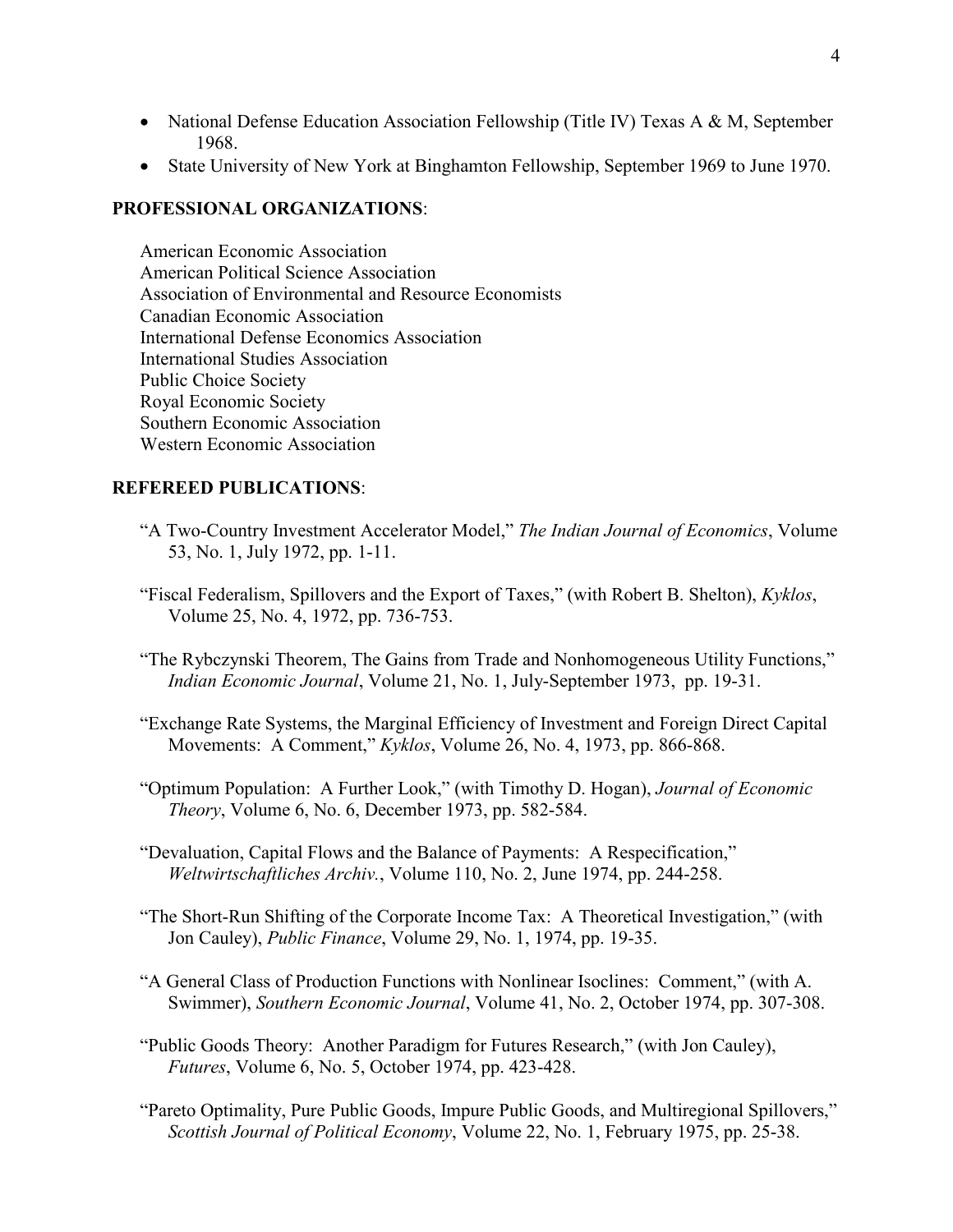- "The Economic Theory of Alliances: Realigned," in C. Liske, W. Loehr, J. McCamant (eds.), *Comparative Public Policy: Issues, Theories, and Methods*. (New York: John Wiley & Sons, 1975), pp. 223-239.
- "Devaluation, Capital Flows and the Balance of Payments: A Reply," *Weltwirtschaftliches Archiv.*, Vol. 111, No. 1, March 1975, pp. 162-163.
- "On the Economic Theory of Alliances," (with Jon Cauley), *Journal of Conflict Resolution*, Vol. 19, No. 2, June 1975, pp. 330-348.
- "The Challenge of Property Rights," *Futures*, Vol. 7, No. 6, December 1975, pp. 523-525.
- "Intertemporal and Intergenerational Pareto Efficiency," (with V. Kerry Smith), *Journal of Environmental Economics and Management*, Vol. 2, No. 3, 1976, pp. 151-159.
- "Fiscal Federalism, Spillovers, and the Export of Taxes: Reply," (with Robert Shelton), *Kyklos*, Vol. 29, No. 2, 1976, pp. 315-316.
- "Multiregional Public Goods, Spillovers and the New Theory of Consumption," (with Jon Cauley), *Public Finance*, Vol. 31, No. 3, 1976, pp. 376-395.
- "The Externality Argument for In-Kind Transfers: A Defense," (with Ryan Amacher), *Kyklos*, Vol. 30, No. 2, 1977, pp. 293-296.
- "The Design of Supranational Structures: An Economic Perspective," (with Jon Cauley), *International Studies Quarterly*, Vol. 21, No. 2, June 1977, pp. 251-276.
- "Intertemporal and Intergenerational Pareto Efficiency Revisited," (with V. Kerry Smith), *Journal of Environmental Economics and Management*, Vol. 4, No. 3, September 1977, pp. 252-257.
- "Impurity of Defense: An Application to the Economics of Alliances," *Kyklos*, Vol. 30, No. 3, 1977, pp. 443-460.
- "The Properties and Generation of Homothetic Production Functions: A Synthesis," (with A. Swimmer), *Journal of Economic Theory*, Vol. 18, No. 2, August 1978, pp. 349-361.
- "Interregional and Intergenerational Spillover Awareness," *Scottish Journal of Political Economy*, Vol. 25, No. 3, November 1978, pp. 273-284.
- "Public Goods and the Theory of Second Best," *Public Finance*, Vol. 33, No. 3, 1978, pp. 330-344.
- "A Hierarchical Theory of the Firm," (with Jon Cauley), *Scottish Journal of Political Economy*, Vol. 27, No. 1, February 1980, pp. 17-29.
- "Burden Sharing, Strategy, and the Design of NATO," (with John Forbes), *Economic Inquiry*, Vol. 18, No. 3, July 1980, pp. 425-444. Republished in *Theory of Public Choice*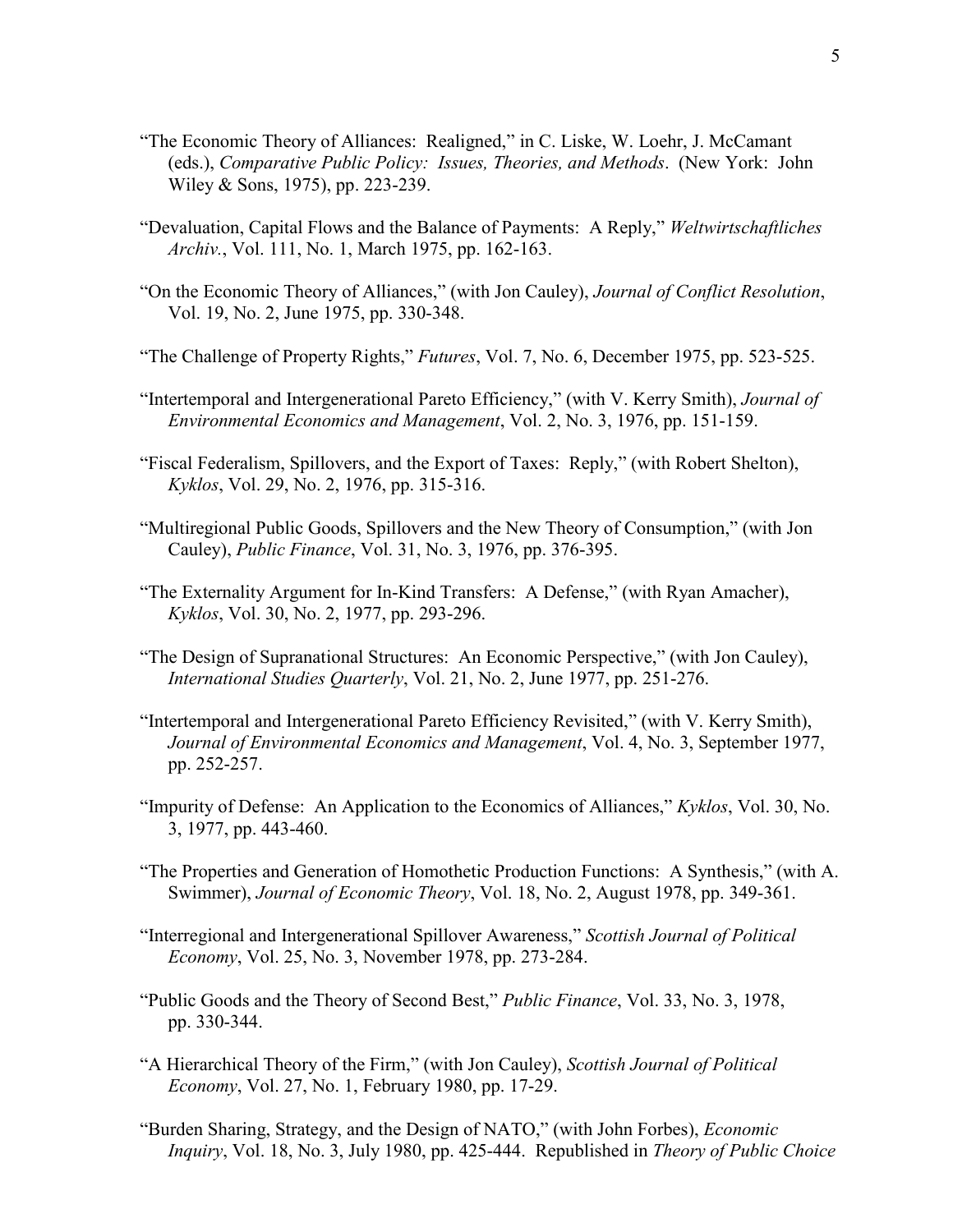*- II* , edited by James M. Buchanan and Robert D. Tollison (Ann Arbor, MI: University of Michigan Press, 1984), pp. 338-357.

- "In Defense of a Collective Goods Theory of Alliances," (with Jon Cauley and John Forbes), *Journal of Conflict Resolution*, Vol. 24, No. 3, September 1980, pp. 537-547.
- "A General Theory of Interpersonal Exchange," (with Jon Cauley), *Public Choice*, Vol. 35, No. 5, 1980, pp. 587-606.
- "The Economic Theory of Clubs: An Evaluative Survey," (with John Tschirhart), *Journal of Economic Literature*, Vol. 18, No. 4, December 1980, pp. 1481-1521.
- "The Economics of Outer Space," (with William Schulze), *Natural Resources Journal*, Vol. 21, No. 2, April 1981, pp. 371-393.
- "On the Number and Membership Size of Consumer-Managed Firms," (with John Tschirhart), *Southern Economic Journal*, Vol. 47, No. 4, April 1981, pp. 1086-1091.
- "The Social Rate of Discount for Nuclear Waste Storage: Economics or Ethics?" (with William Schulze, David Brookshire), *Natural Resources Journal*, Vol. 21, No. 4, October 1981, pp. 811-832.
- "A Theory of Intergenerational Clubs," *Economic Inquiry*, Vol. 20, No. 2, April 1982, pp. 191-208.
- "A Theoretical and Empirical Analysis of NATO," (with James Murdoch), *Journal of Conflict Resolution*, Vol. 26, No. 2, June 1982, pp. 237-263.
- "Joint Products and Multijurisdictional Spillovers," (with A. J. Culyer), *Quarterly Journal of Economics*, Vol. 97, No. 4, November 1982, pp. 707-716.
- "Intertemporal and Intergenerational Pareto Efficiency: A Reconsideration of Recent Extensions," (with V. Kerry Smith), *Journal of Environmental Economics and Management*, Vol. 9, No. 4, December 1982, pp. 361-365.
- "Joint Products and Interjurisdictional Spillovers: Some Public Goods Geometry," (with A. J. Culyer), *Kyklos*, Vol. 35, No. 4, 1982, pp. 702-709.
- "A Theoretical Analysis of Transnational Terrorism," (with John Tschirhart and Jon Cauley), *American Political Science Review*, Vol. 77, No. 1, March 1983, pp. 36-54. Republished in *Terrorism*, edited by Rosemary O'Kane (Northampton, MA: Edward Elgar, 2005), pp. 444-462. Republished in *Psychology of Terrorism: Classic and Contemporary Insights*, edited by Jeff Victoroff and Ari Kuglanski (New York: Psychology Press, 2009), pp. 383-402. Republished in *Transnational Terrorism*, edited by Steven M. Chermak and Joshua D. Feilich (Dorchester, UK: Ashgate, 2013), pp. 347-365.
- "Toward a Unified Theory of Nonmarket Institutional Structures," (with Jon Cauley and John Tschirhart), *Australian Economic Papers*, Vol. 42, June 1983, pp. 233-254.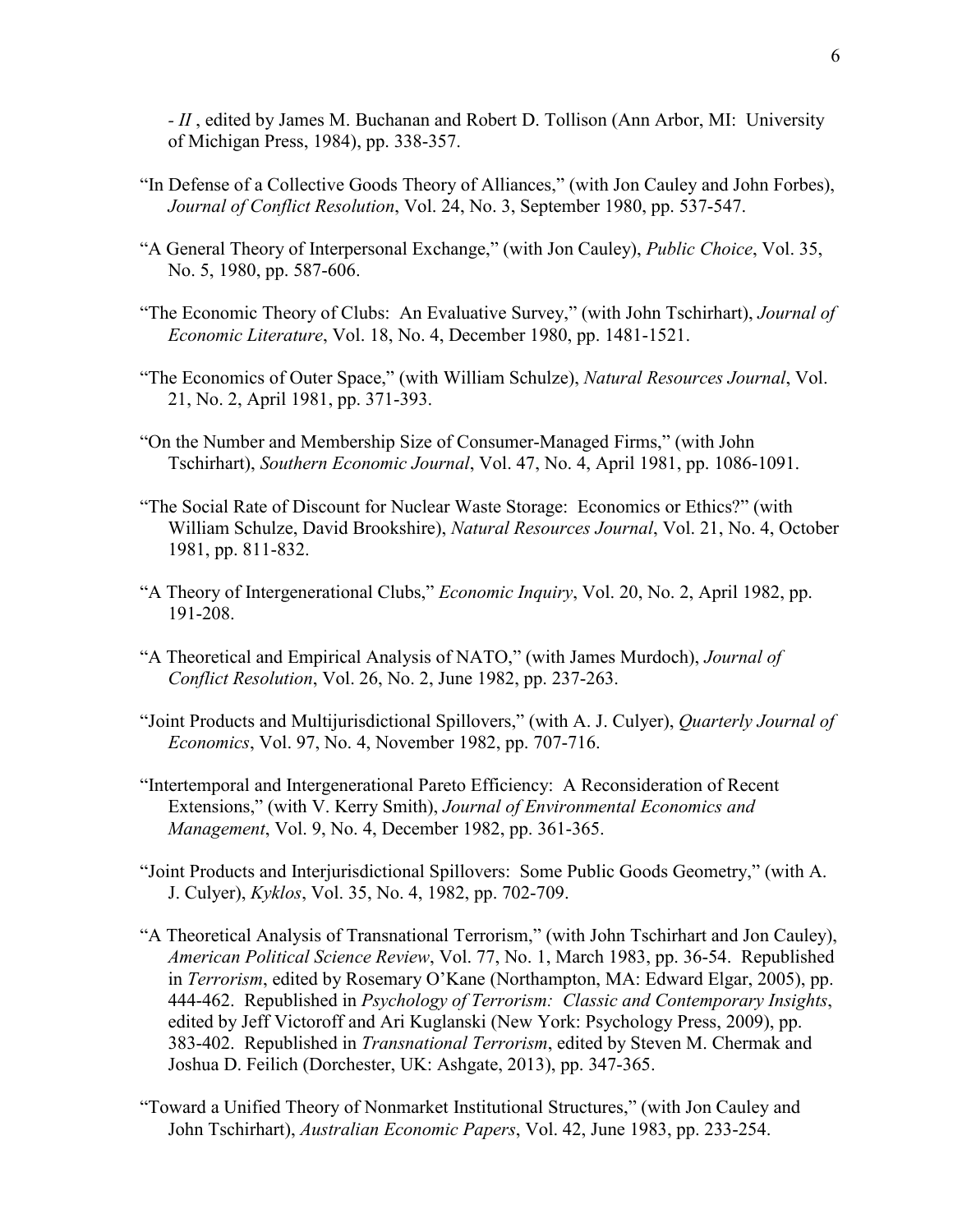- "On Commons and Tragedies," (with Richard Cornes), *American Economic Review*, Vol. 73, No. 4, September 1983, pp. 787-792.
- "Club Optimality: Further Clarifications," *Economics Letters*, Vol. 14, No. 1, 1984, pp. 61-65.
- "The Theory of Public Goods: Non-Nash Behavior," (with Richard Cornes), *Journal of Public Economics*, Vol. 23, No. 3, April 1984, pp. 367-379.
- "Mixed Clubs: Further Observations," (with John Tschirhart), *Journal of Public Economics*, Vol. 23, No. 3, April 1984, pp. 381-389.
- "Intertemporal Incentive Allocation in Simple Hierarchies," (with David Nickerson), *Mathematical Social Sciences*, Vol. 7, No. 1, 1984, pp. 33-57.
- "Easy Riders, Joint Production, and Public Goods," (with Richard Cornes), *Economic Journal*, Vol. 94, No. 3, September 1984, pp. 580-598. Republished in *The Economics of Philanthropy and Fundraising*, edited by James Andreoni (Cheltenham, UK: Edward Elgar, 2015).
- "Complementarity, Free Riding, and the Military Expenditures of NATO Allies," (with James Murdoch), *Journal of Public Economics*, Vol. 25, No. 1-2, November 1984, pp. 83-101. Republished in *The International Library of Macroeconomics and Financial History: War Finance*, Vol. 3, edited by Larry Neal (Cheltenham, UK: Edward Elgar, 1994), pp. 539-557.
- "The Simple Analytics of Pure Public Good Provision," (with Richard Cornes), *Economica*, Vol. 52, No. 1, February 1985, pp. 103-116.
- "Externalities, Expectations, and Pigouvian Taxes," (with Richard Cornes), *Journal of Environmental Economics and Management*, Vol. 12, No. 1, March 1985, pp. 1-13.
- "On the Consistency of Conjectures with Public Goods," (with Richard Cornes), *Journal of Public Economics*, Vol. 25, No. 1, June 1985, pp. 125-129.
- "Australian Demand for Military Expenditures: 1961-1979," (with James Murdoch), *Australian Economic Papers*, Vol. 44, June 1985, pp. 142-153.
- "Uncertainty and Clubs," (with Fred Sterbenz and John Tschirhart), *Economica*, Vol. 52, No. 4, November 1985, pp. 467-477.
- "Joint Supply and the Finance of Charitable Activity," (with John Posnett), *Public Finance Quarterly*, Vol. 14, No. 2, April 1986, pp. 209-222.
- "The Commons and the Optimal Number of Firms," (with Richard Cornes and Charles Mason), *Quarterly Journal of Economics*, Vol. 101, No. 3, August 1986, pp. 641-646.
- "The Political Economy of Scandinavian Neutrality," (with James Murdoch), *Scandinavian Journal of Economics*, Vol. 88, No. 4, November 1986, pp. 583-603.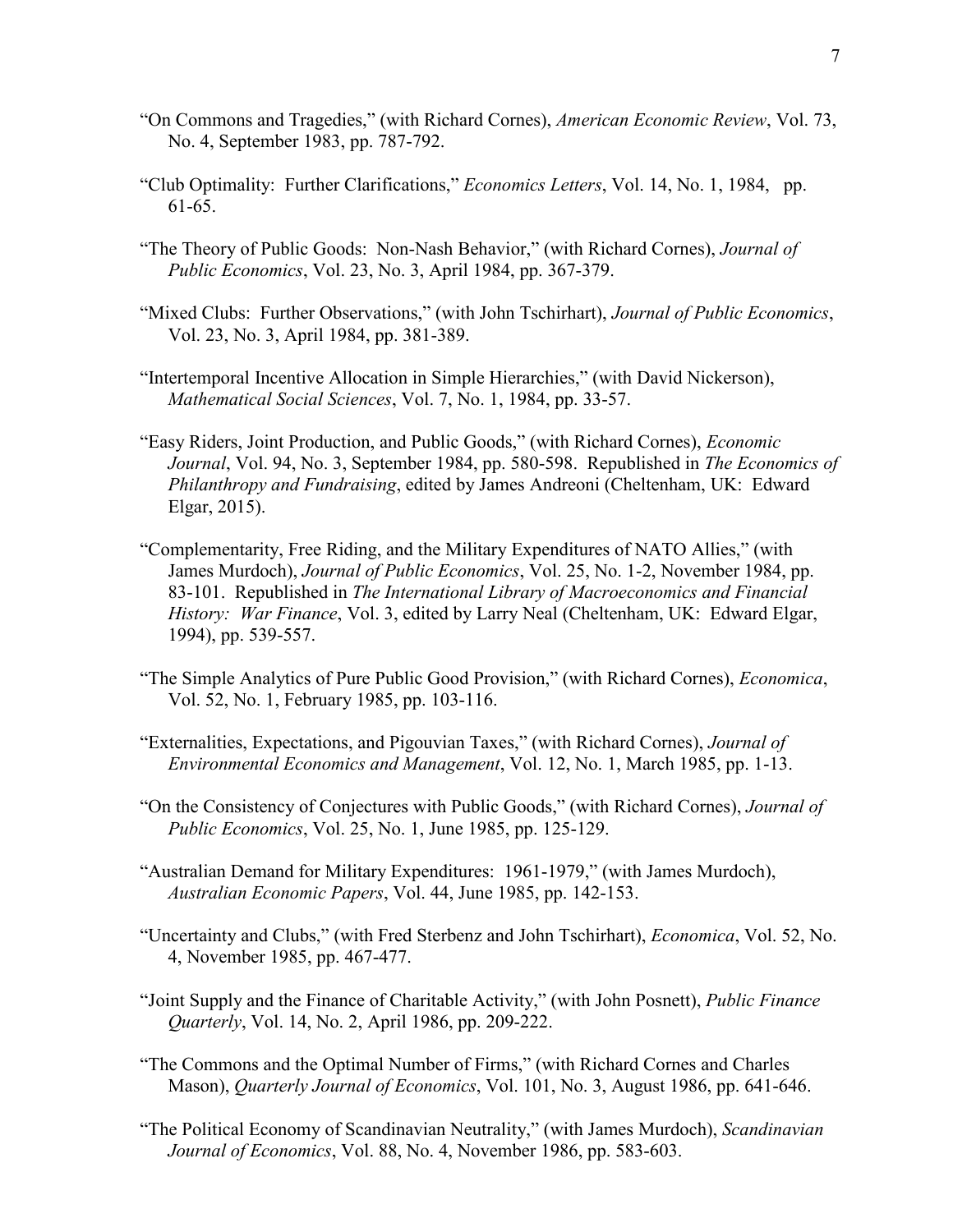- "Nonmarket Institutional Structures: Conjectures, Distribution, and Efficiency," (with Jon Cauley and Richard Cornes), *Public Finance*, Vol. 41, No. 2, 1986, pp. 153-172.
- "Terrorist Success in Hostage-Taking Incidents: An Empirical Study," (with John Scott), *Journal of Conflict Resolution*, Vol. 31, No. 1, March 1987, pp. 35-53.
- "Terrorism in a Bargaining Framework," (with Scott Atkinson and John Tschirhart), *Journal of Law and Economics*, Vol. 30, No. 1, April 1987, pp. 1-21. Republished in *The Economics of Crime*, edited by Isaac Ehrlich and Zhiqiang Liu (Northampton, MA: Edward Elgar, 2006).
- "Cycles and Substitutions in Terrorist Activities: A Spectral Approach," (with Eric Iksoon Im and Jon Cauley), *Kyklos*, Vol. 40, No. 2, 1987, pp. 238-255.
- "On Optimal Prices and Animal Consumers in Congested Markets," *Economic Inquiry*, Vol. 25, No. 4, October 1987, pp. 715-720.
- "Free Riding and Uncertainty," (with Frederic Sterbenz and John Posnett), *European Economic Review*, Vol. 31, No. 8, December 1987, pp. 1605-1617.
- "Expectations, the Commons, and Optimal Group Size," (with Charles Mason and Richard Cornes), *Journal of Environmental Economics and Management*, Vol. 15, No.1, March 1988, pp. 99-110.
- "Sharing Burdens in NATO," *Challenge*, Vol. 31, No. 2, March/April 1988, pp. 29-35.
- "To Bargain or Not to Bargain: That Is the Question," (with Harvey Lapan), *American Economic Review*, Vol. 78, No. 2, May 1988, pp. 16-21.
- "The Calculus of Dissent: An Analysis of Terrorists' Choice of Targets," (with Harvey Lapan), *Synthese*, Vol. 76, No. 2, August 1988, pp. 245-261.
- "Fighting World War III: A Suggested Strategy," (with Jon Cauley), *Terrorism: An International Journal*, Vol. 11, No. 3, Fall 1988, pp. 181-195.
- "Transfers, Transaction Costs, and Charitable Intermediaries," (with John Posnett), *International Review of Law and Economics*, Vol. 8, No. 4, December 1988, pp. 145-160.
- "Externalities, Pigouvian Corrections, and Risk Attitudes," (with Frederic Sterbenz), *Journal of Environmental Economics and Management*, Vol. 15, No. 4, December 1988, pp. 488-504.
- "On the Optimal Retaliation Against Terrorists: The Paid-Rider Option," (with Dwight Lee) *Public Choice*, Vol. 61, No. 2, 1989, pp. 141-152.
- "Public Goods, Growth, and Welfare," (with Richard Cornes) *Social Choice and Welfare*, Vol. 6, No. 3, July 1989, pp. 243-251.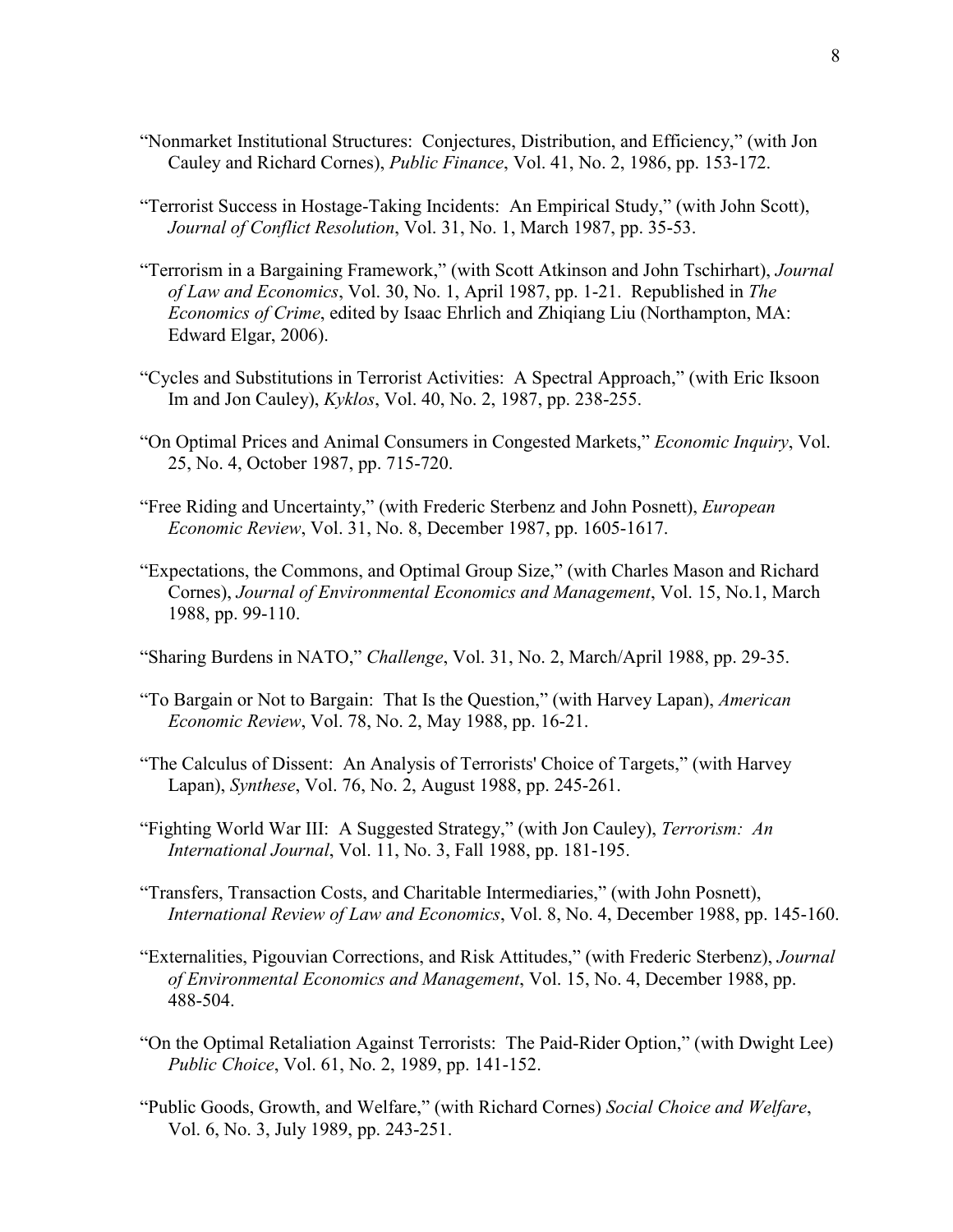- "Demand for Charity Donations in Private Non-Profit Markets: The Case of the U.K." (with John Posnett), *Journal of Public Economics*, Vol. 40, No. 2, November 1989, pp. 187-200.
- "On Distinguishing the Behavior of Nuclear and Non-Nuclear Allies in NATO," (with Laurna Hansen and James Murdoch), *Defence Economics*, Vol. 1, No. 1, January 1990, pp. 37-55.
- "Harvest Uncertainty and the Tragedy of the Commons," (with Frederic Sterbenz), *Journal of Environmental Economics and Management*, Vol. 18, No. 2, March 1990, pp. 155-167.
- "U.N. Conventions, Technology, and Retaliation in the Fight Against Terrorism: An Econometric Evaluation," (with Walter Enders and Jon Cauley), *Terrorism and Political Violence*, Vol. 2, No. 1, Spring 1990, 83-105.
- "A Diagrammatic Approach for Teaching Some Aspects of Production-Cost Duality," *Studies in Economic Analysis*, Vol. 12, No. 2, Fall 1990, pp. 32-42.
- "Nash-Cournot or Lindahl Behavior? An Empirical Test for the NATO Allies," (with James Murdoch), *Quarterly Journal of Economics*, Vol. 105, No. 4, November 1990, pp. 875- 894.
- "The Triple Entente and the Triple Alliance, 1890-1914: A Collective Goods Approach," (with John A. C. Conybeare) *American Political Science Review*, Vol. 84, No. 4, December 1990, pp. 1197-1206.
- "Assessing the Impact of Terrorist-Thwarting Policies: An Intervention Time Series Approach," (with Walter Enders and Jon Cauley), *Defence Economics*, Vol. 2, No. 1, December 1990, pp. 1-18.
- "Economic Analysis Can Help Fight International Terrorism," (with Walter Enders and Harvey Lapan), *Challenge*, Vol. 34, No. 1, January/February 1991, pp. 10-17. Republished in *Violence and Terrorism*, Annual Editions, Third Edition, edited by Bernard Schechterman and Martin Slann (Sluice Dock, CT: Dushkin Publishing Group, 1993), pp. 192-199.
- "The Private Provision of Public Goods: A Perspective on Neutrality," (with John Posnett), *Public Finance Quarterly*, Vol. 19, No. 1, January 1991, pp. 22-42.
- "The Causality Between Transnational Terrorism and Tourism: The Case of Spain," (with Walter Enders), *Terrorism: An International Journal*, Vol. 14, No. 1, January-March 1991, pp. 49-58.
- "NATO Burden Sharing and the Forces of Change: Further Observations," (with James Murdoch), *International Studies Quarterly*, Vol. 35, No. 1, March 1991, pp. 109-114.
- "An Econometric Technique for Comparing Median Voter and Oligarchy Choice Models of Collective Action: The Case of the NATO Alliance," (with James Murdoch and Laurna Hansen), *Review of Economics and Statistics*, Vol. 73, No. 4, November 1991, pp. 624-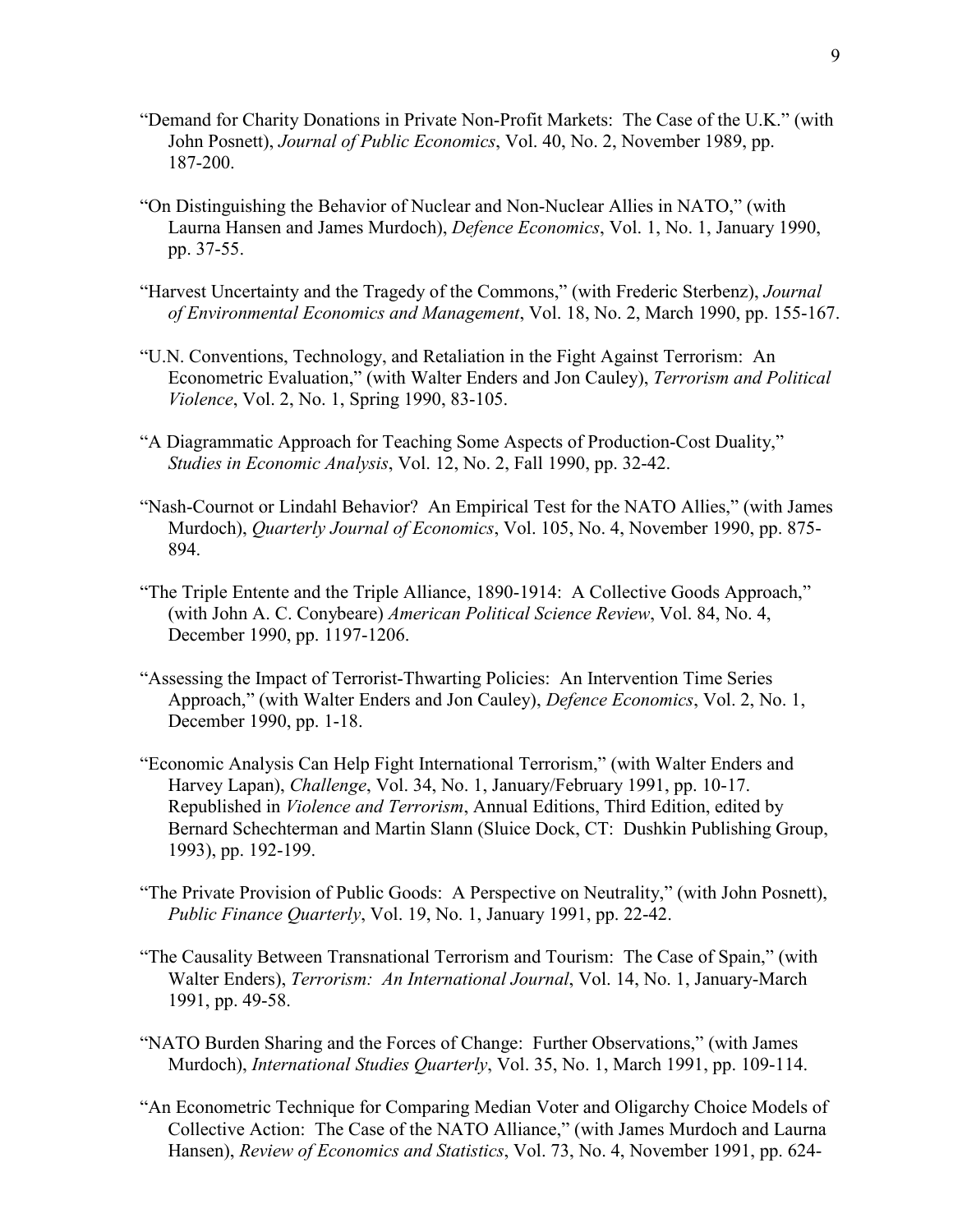631.

- "Sharing Among Clubs: A Club of Clubs Theory," (with Frederic Sterbenz), *Oxford Economic Papers*, Vol. 44, No. 1, January 1992, pp. 1-19.
- "Agency Theory and the Chinese Enterprise under Reform," (with Jon Cauley), *China Economic Review*, Vol. 3, No. 1, Spring 1992, pp. 39-56. Republished in Chinese in *Economic Science*, No. 3, 1993, pp. 47-56.
- "After the Cold War, Secure the Global Commons," *Challenge*, Vol. 35, No. 4, July/August 1992, pp. 16-23.
- "Controlling Stock Externalities: Flexible Versus Inflexible Pigovian Corrections," (with Il-Dong Ko and Harvey Lapan), *European Economic Review*, Vol. 36, No. 6, August 1992, pp. 1263-1276.
- "A Time-Series Analysis of Transnational Terrorism: Trends and Cycles," (with Walter Enders and Gerald Parise), *Defence Economics*, Vol. 3, No. 4, November 1992, pp. 305- 320.
- "An Econometric Analysis of the Impact of Terrorism on Tourism," (with Walter Enders and Gerald Parise), *Kyklos*, Vol. 45, No. 4, 1992, pp. 531-554.
- "Tropical Deforestation: Markets and Market Failures," *Land Economics*, Vol. 69, No. 3, August 1993, pp. 225-233.
- "Multiproduct Clubs: Membership and Sustainability," (with John Tschirhart), *Public Finance*, Vol. 48, No. 2, 1993, pp. 153-170.
- "The Economic Theory of Alliances: A Survey," *Journal of Conflict Resolution*, Vol. 37, No. 3, September 1993, pp. 446-483.
- "Terrorism and Signalling," (with Harvey E. Lapan), *European Journal of Political Economy*, Vol. 9, No. 3, 1993, pp. 383-397.
- "State-Sponsored Violence As a Tragedy of the Commons: England's Privateering Wars with France and Spain, 1625-1630," (with John A. C. Conybeare), *Public Choice*, Vol. 77, No. 4, December 1993, pp. 879-897.
- "The Effectiveness of Anti-Terrorism Policies: A VAR-Intervention Analysis," (with Walter Enders), *American Political Science Review*, Vol. 87, No. 4, December 1993, pp. 829- 844. An abbreviated version was republished in *Terrorism, Violence, and Insurrections*, Vol. 11, No. 3, Summer 1995, pp. 1-5. Republished in *War on Terrorism*, edited by Alan O'Day (Aldershot, UK: Ashgate, 2004), pp. 401-416. Republished in *Psychology of Terrorism: Classic and Contemporary Insights*, edited by Jeff Victoroff and Arie W. Kruglanski (NY: Psychology Press, 2009). Republished in *The Economics of Terrorism*, edited by Walter Enders (Cheltenham, UK: Edward Elgar, 2016).

"Rent Seeking and Pesticide Legislation," (with Sherry Wise), *Public Choice*, Vol. 78, No. 3-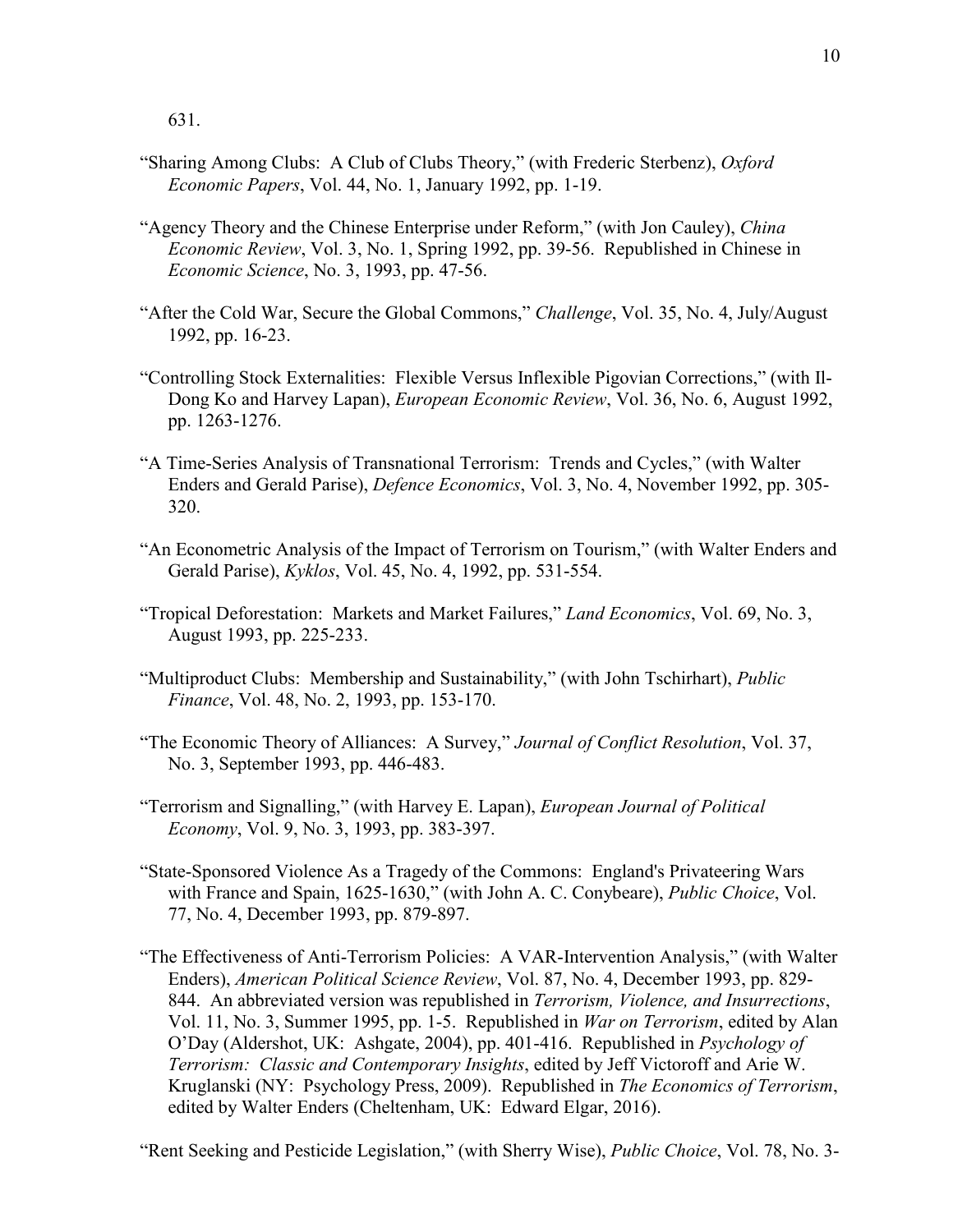4, March 1994, pp. 329-350.

- "Agricultural Research Expenditures in the U.S.: A Public Goods Perspective," (with Jyoti Khanna and Wallace Huffman), *Review of Economics and Statistics*, Vol. 76, No. 2, May 1994, pp. 267-277.
- "The Comparative Static Properties of the Impure Public Good Model," (with Richard Cornes), *Journal of Public Economics*, Vol. 54, No. 3, July 1994, pp. 403-421.
- "Are Public Goods Myths?," (with Richard Cornes) *Journal of Theoretical Politics*, Vol. 6, No. 3, 1994, pp. 369-385.
- "Alternative Collective-Goods Models of Military Alliances: Theory and Empirics," (with John A. C. Conybeare and James Murdoch), *Economic Inquiry*, Vol. 32, No. 4, October 1994, pp. 525-542.
- "Growth and Defense: Pooled Estimates for the NATO Alliance, 1951-1988," (with Elizabeth S. Macnair, James C. Murdoch and Chung-Ron Pi), *Southern Economic Journal*, Vol. 61, No. 3, January 1995, pp. 846-860.
- "Charity Donations in the U.K.: New Evidence Based on Panel Data," (with Jyoti Khanna and John Posnett), *Journal of Public Economics*, Vol. 56, No. 2, February 1995, pp. 257- 272. Republished in *The Economics of Nonprofit Enterprises*, edited by Richard Steinberg (Northampton, MA: Edward Elgar, 2005).
- "Privateering, State-Sponsored Violence as a Tragedy of the Commons: A Reply," (with John A. C. Conybeare), *Public Choice*, Vol. 82, No. 3-4, March 1995, pp. 363-364.
- "Management of Transnational Commons: Coordination, Publicness, and Treaty Formation," (with Keith Sargent), *Land Economics*, Vol. 71, No. 2, May 1995, pp. 145-162. Republished in *Governing the Global Environment*, edited by Carlo Carraro (Cheltenham, UK: Edward Elgar, 2003).
- "On the Relationship between Democracy and Terrorism," *Terrorism and Political Violence*, Vol. 7, No. 4, Winter 1995, pp. 1-9.
- "NATO Burden Sharing: 1960-1992," (with Jyoti Khanna), *Defence and Peace Economics*, Vol. 7, No. 2, May 1996, pp. 115-133.
- "A Game-Theoretic Analysis of Carbon Emissions," in Roger Congleton (ed.), *The Political Economy of Environmental Protection: Analysis and Evidence* (Ann Arbor: University of Michigan Press, 1996), pp. 251-272.
- "Terrorism and Foreign Direct Investment in Spain and Greece," (with Walter Enders), *Kyklos*, Vol. 49, No. 3, 1996, pp. 331-352.
- "A Multiproduct Club Approach to Transportation Infrastructure Pricing," (with Michael A. Lipsman), *Public Finance*, Vol. 51, No. 4, Supplement 1996, pp. 453-472.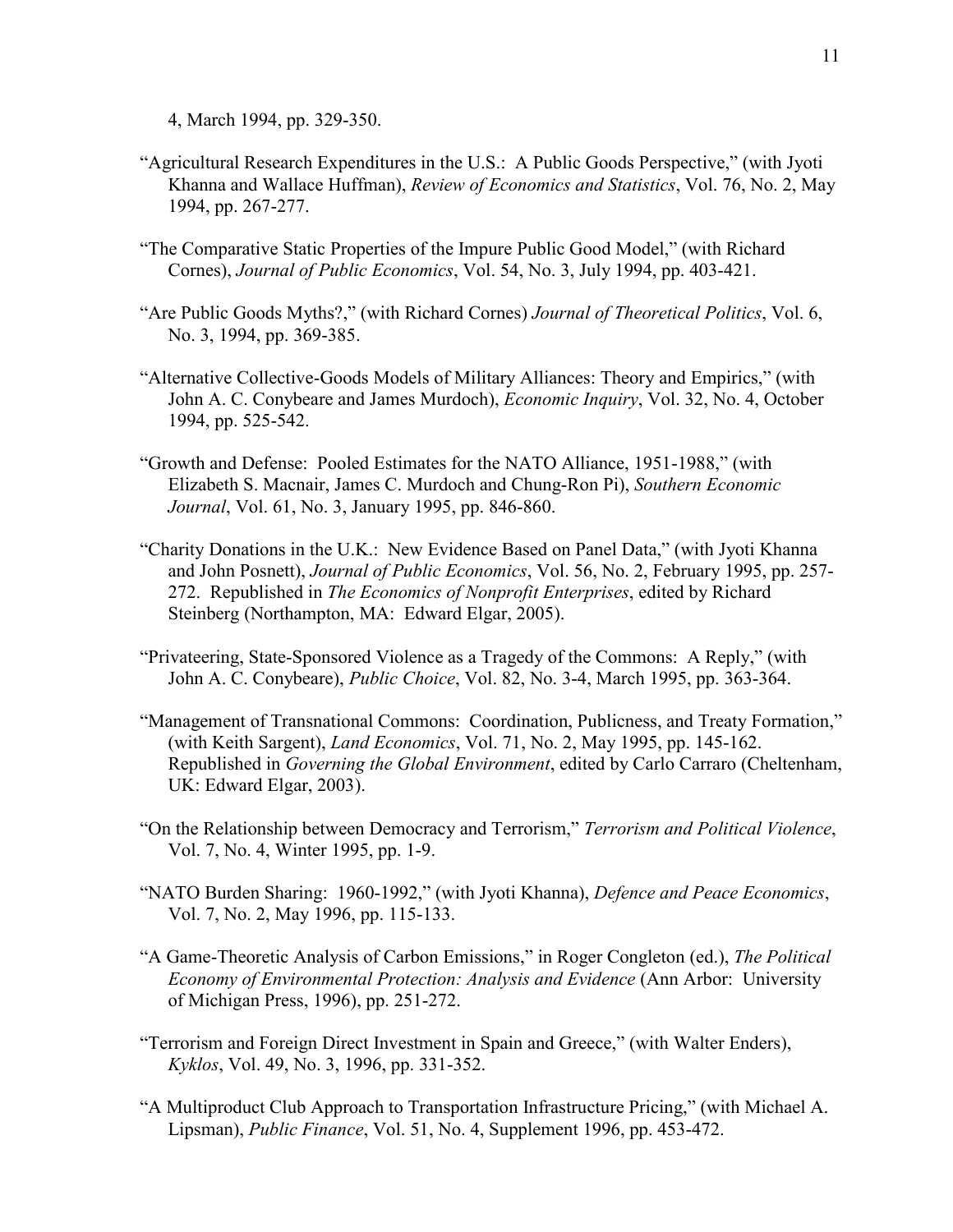- "The Voluntary Provision of a Pure Public Good: The Case of Reduced CFC Emissions and the Montreal Protocol," (with James C. Murdoch), *Journal of Public Economics*, Vol. 63, No. 2, February 1997, pp. 331-349. Republished in *The Political Economy of Environmental Regulation*, edited by Robert N. Stavins (Northampton, MA: Edward Elgar, 2004).
- "Voluntary Cutbacks and Pre-Treaty Behavior: The Helsinki Protocol and Sulfur Emissions," (with James C. Murdoch), *Public Finance Review*, Vol. 25, No. 2, March 1997, pp. 139-162.
- "Conscription, Peacekeeping, and Foreign Assistance: NATO Burden Sharing in the Post-Cold War Era," (with Jyoti Khanna), *Defence and Peace Economics*, Vol. 8, No. 1, March 1997, pp. 101-121.
- "The Impact of Defense and Nondefense Public Spending on Growth in Asia and Latin America," (with James C. Murdoch and Chung-Ron Pi), *Defence and Peace Economics*, Vol. 8, No. 2, April 1997, pp. 205-224.
- "A Tale of Two Collectives: Sulfur versus Nitrogen Oxides Emission Reduction in Europe," (with James C. Murdoch and Keith Sargent), *Economica*, Vol. 64, No. 2, May 1997, pp. 281-301.
- "Collective Action and Tropical Deforestation," *International Journal of Social Economics*, Vol. 24, No. 7-9, 1997, pp. 741-760.
- "The Future Challenges of NATO: An Economic Viewpoint," *Defence and Peace Economics*, Vol. 8, No. 4, November 1997, pp. 319-353.
- "Club Theory: Thirty Years Later," (with John Tschirhart), *Public Choice*, Vol. 93, No.3-4, December 1997, pp. 335-355.
- "The Intergenerational Case of Missing Markets and Missing Voters," (with Jacobus A. Doeleman), *Land Economics*, Vol. 74, No. 1, February 1998, pp. 1-15.
- "Sharing the Financial Burden for UN and NATO Peacekeeping: 1976-96," (with Jyoti Khanna and Hirofumi Shimizu), *Journal of Conflict Resolution*, Vol. 42, No. 2, April 1998, pp. 176-195.
- "When Does Partial Cooperation Pay?" (with Wolfgang Buchholz and Christian Haslbeck), *Finanzarchiv*, Vol. 55, No. 1, 1998, pp. 1-20.
- "Global and Regional Public Goods: A Prognosis for Collective Action," *Fiscal Studies*, Vol. 19, No. 3, August 1998, pp. 221-247. Republished in *Global Public Goods*, edited by Inge Kaul (Cheltenham, UK: Edward Elgar, 2016). Republished in *Regionalism,* Vol. 3, edited by Philippe De Lombaerde and Fredrik Soderbaum (Newbury Park, CA: Sage, 2013).
- "Transnational Terrorism in the Post-Cold War Era," (with Walter Enders), *International Studies Quarterly*, Vol. 43, No. 1, March 1999, pp. 145-167. Republished in *Dimensions*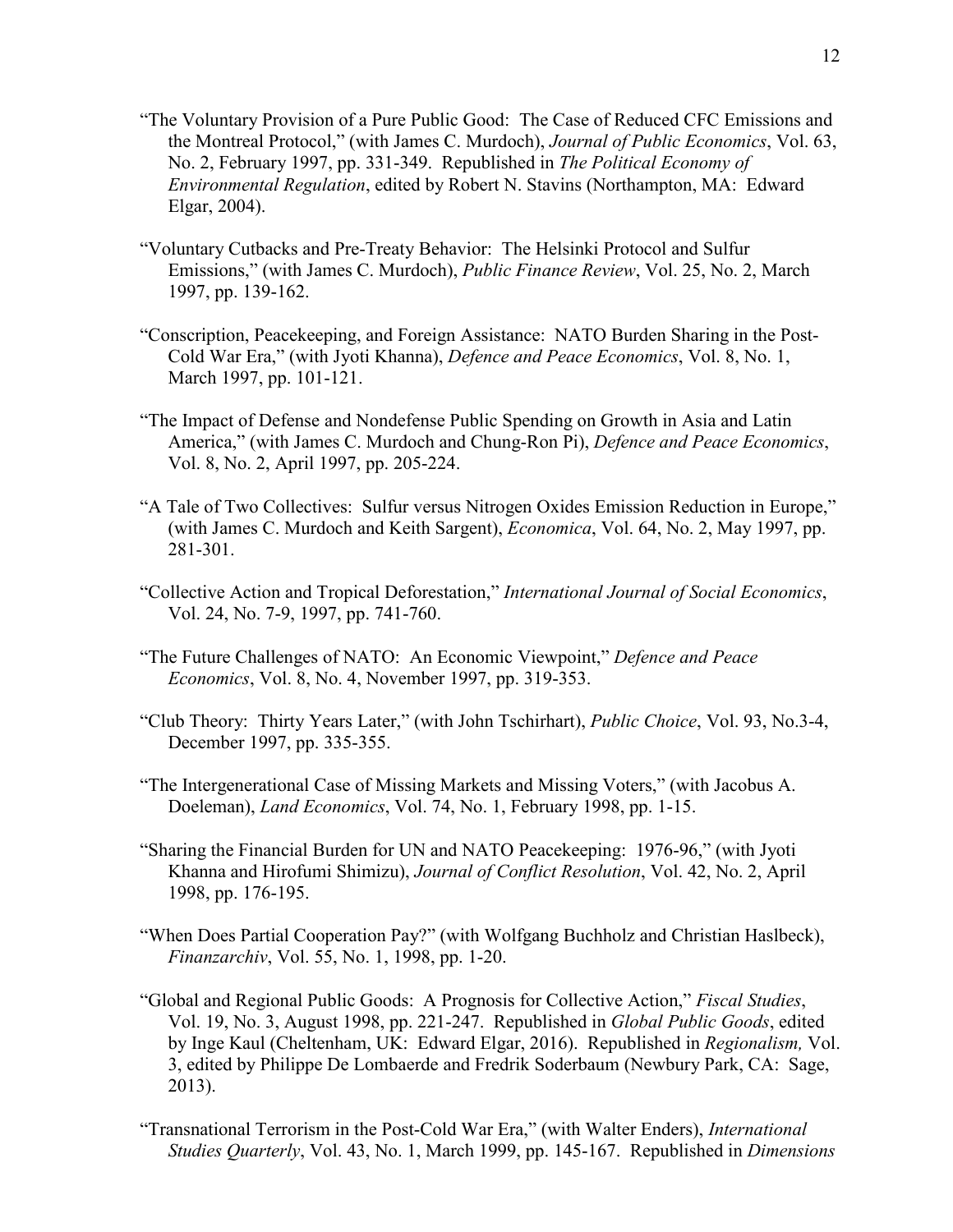*of Terrorism* edited by Alan O'Day (Aldershot, UK: Ashgate, 2004), pp. 475-497.

- "Intergenerational Public Goods: Strategies, Efficiency and Institutions," in Inge Kaul, Isabelle Grunberg, and Marc A. Stern (eds.), *Global Public Goods: International Cooperation in the Twenty-First Century* (New York: Oxford University Press, 1999), pp. 20-50. Republished in *Governing the Global Environment*, edited by Carlo Carraro (Cheltenham, UK: Edward Elgar, 2003), pp. 104-134.
- "The Demand for UN Peacekeeping, 1975-96," (with Jyoti Khanna and Hirofumi Shimizu), *Kyklos*, Vol. 52, No. 3, 1999, pp. 345-68.
- "Equilibrium Existence and Uniqueness in Public Good Models: An Elementary Proof via Contraction," (with Richard Cornes and Roger Hartley), *Journal of Public Economic Theory*, Vol. 1, No. 4, October 1999, pp. 499-509.
- "NATO Burden Sharing: Past and Future," (with Keith Hartley), *Journal of Peace Research*, Vol. 36, No. 6, November 1999, pp. 665-680.
- "Stakeholder Incentives and Reforms in China's State-Owned Enterprises: A Common-Property Theory," (with Jon Cauley and Richard Cornes), *China Economic Review*, Vol. 10, No. 2, Fall 1999, pp. 191-206.
- "Alliance Formation, Alliance Expansion, and the Core," *Journal of Conflict Resolution*, Vol. 43, No. 6, December 1999, pp. 727-747. Republished in *Arms Trade, Security and Conflict,* edited by Paul Levine and Ron Smith (London: Routledge, 2003), pp. 137-157.
- "*Defence and Peace Economics*: A Ten-Year Retrospective," (with Keith Hartley), *Defence and Peace Economics*, Vol. 11, No. 1, February 2000, pp. 1-16.
- "Pareto-Improving Redistribution and Pure Public Goods," (with Richard Cornes), *German Economic Review*, Vol. 1, No. 2, May 2000, pp. 169-186.
- "Is Transnational Terrorism Becoming More Threatening? A Time-Series Investigation," (with Walter Enders), *Journal of Conflict Resolution*, Vol. 44, No. 3, June 2000, pp. 307- 332.
- "Partners in Giving: The Crowding-In Effects of UK Government Grants," (with Jyoti Khanna), *European Economic Review*, Vol. 44, No. 8, August 2000, pp. 1543-1556.
- "Arms Trade, Arms Control and Security: Collective Action Issues," *Defence and Peace Economics*, Vol. 11, No. 5, September 2000, pp. 533-548. Republished in *Arms Trade, Security and Conflict*, edited by Paul Levine and Ron Smith (London: Routledge, 2003), pp. 209-220.
- "On Sharing NATO Defense Burdens in the 1990s and Beyond," (with James C. Murdoch), *Fiscal Studies*, Vol. 21, No. 3, September 2000, pp. 297-327. Republished in *The Economics of Public Spending*, edited by David Miles, Gareth Myles, and Ian Preston (Oxford: Oxford University Press, 2003), pp. 237-266.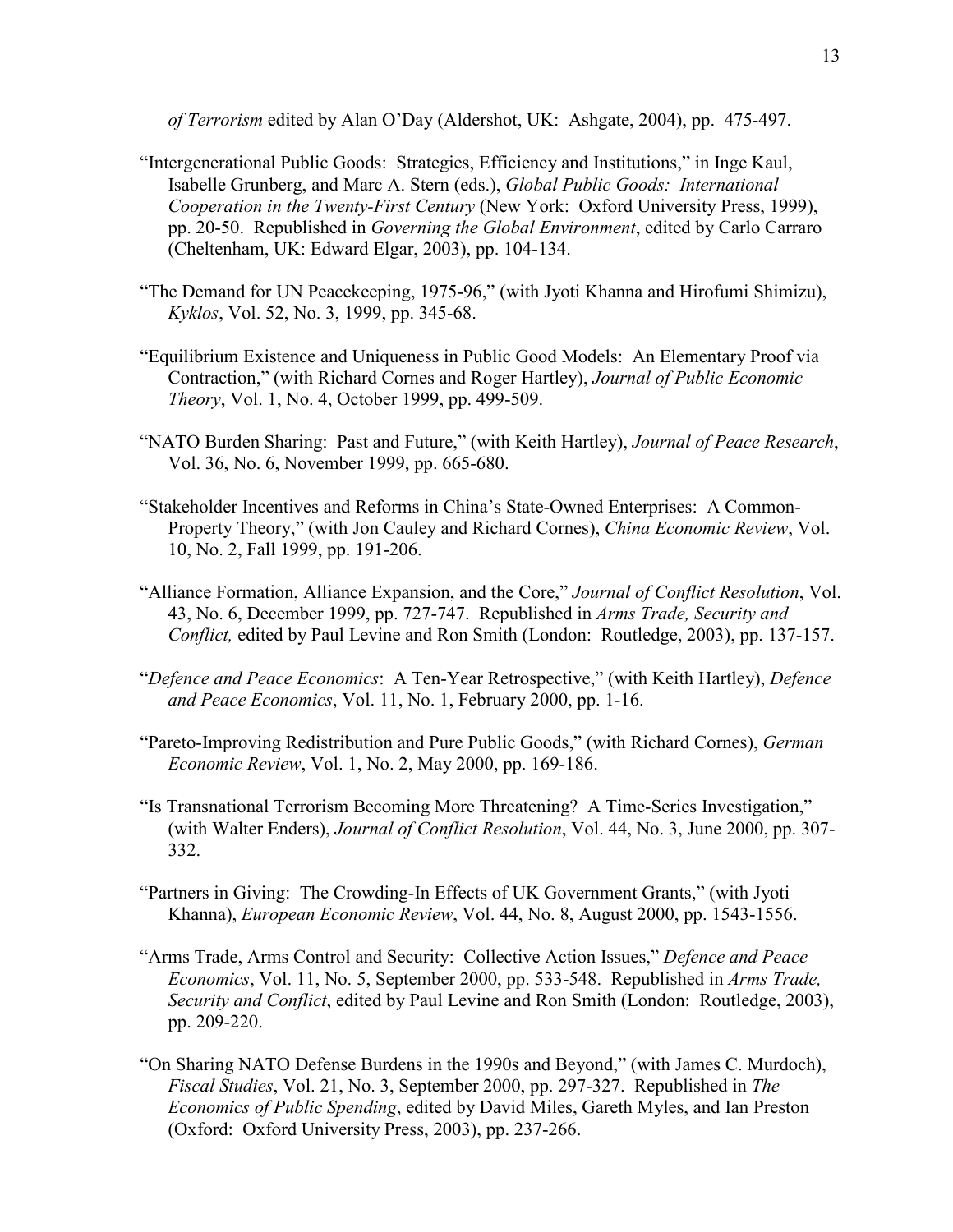- "Economic Analysis of Conflict," *Journal of Conflict Resolution*, Vol. 44, No. 6, December 2000, pp. 723-729.
- "Models of Alliances: Internalizing Externalities and Financing," (with Kevin Siqueira), *Defence and Peace Economics*, Vol. 12, No. 3, May 2001, pp. 249-270.
- "Transnational Public Goods: Strategies and Institutions," (with Daniel G. Arce M.), *European Journal of Political Economy*, Vol. 17, No. 3, September 2001, pp. 493-516.
- "Economics of Alliances: The Lessons of Collective Action," (with Keith Hartley), *Journal of Economic Literature*, Vol. 39, No. 3, September 2001, pp. 869-896. Republished in *Economics of Public International Law*, edited by Eric A. Posner (Cheltenham, UK: Edward Elgar, 2010).
- "A Cooperative Game Theory of Noncontiguous Allies," (with Daniel G. Arce M.), *Journal of Public Economic Theory*, Vol. 3, No. 4, October 2001, pp. 391-411.
- "Weakest-Link Public Goods: Giving In-Kind or Transferring Money in a Sequential Game," (with Simon Vicary), *Economics Letters*, Vol. 74, No. 1, 2001, pp. 71-75.
- "Agency Cost and the Crisis of China's SOEs: A Comment and Further Observations," (with Jon Cauley), *China Economic Review*, Vol. 12, No. 4, 2001, pp. 293-297.
- "Economic Growth, Civil Wars, and Spatial Spillovers," (with James C. Murdoch), *Journal of Conflict Resolution*, Vol. 46, No. 1, February 2002, 91-110.
- "On Financing Global and International Public Goods," in Marco Ferroni and Ashoka Mody (eds.), *International Public Goods: Incentives, Measurement, and Financing* (Dordecht, NL: Kluwer, 2002), pp. 81-117.
- "Patterns of Transnational Terrorism, 1970-99: Alternative Time Series Estimates," (with Walter Enders), *International Studies Quarterly*, Vol. 46, No. 2, June 2002, pp. 145-165. Republished in *Transnational Terrorism*, edited by Steven M. Chermak and Joshua D. Feilich (Dorchester, UK: Ashgate, 2013), pp. 367-387.
- "A Conceptual Framework for Understanding Global and Transnational Public Goods for Health," (with Daniel G. Arce M.), *Fiscal Studies*, Vol. 23, No. 2, June 2002, pp. 195-222.
- "Weakest-Link Public Goods: Giving In-Kind or Transferring Money," (with Simon Vicary), *European Economic Review*, Vol. 46, No. 8, October 2002, pp. 1501-1520.
- "Peacekeeping and Burden Sharing: 1994-2000," (with Hirofumi Shimizu), *Journal of Peace Research*, Vol. 39, No. 6, November 2002, pp. 651-668.
- "Assessing the Optimal Provision of Public Goods: In Search of the Holy Grail," in Inge Kaul, Pedro Conceição, Katell Le Goulven, and Ronald U. Mendoza (eds.), *Providing Global Public Goods: Managing Globalization* (New York: Oxford University Press, 2002), pp. 131-151.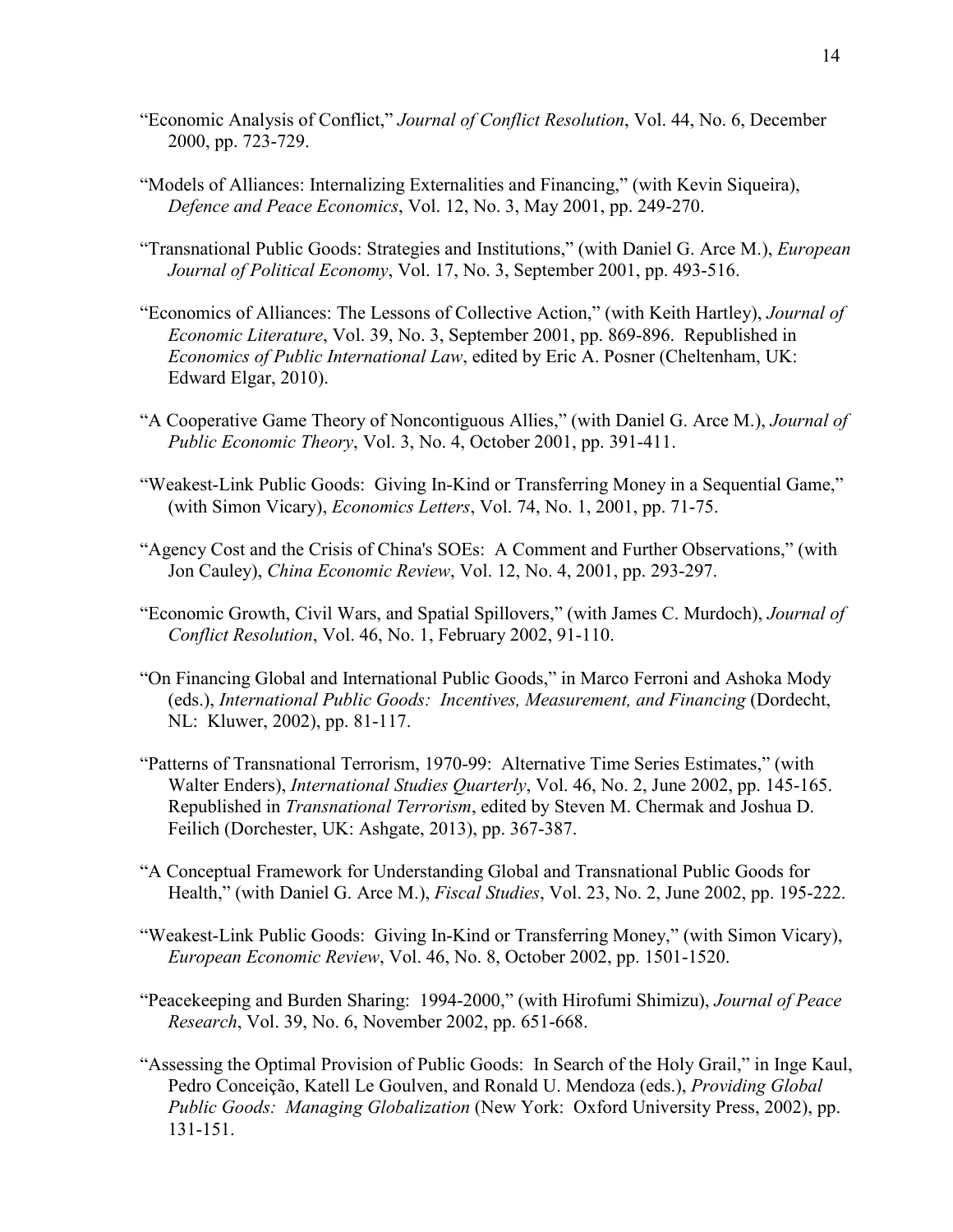- "Economic Analysis of Civil Wars," (with Håvard Hegre), *Defence and Peace Economics*, Vol. 13, No. 6, December 2002, pp. 429-433.
- "Civil Wars and Economic Growth: A Regional Comparison," (with James C. Murdoch), *Defence and Peace Economics*, Vol. 13, No. 6, December 2002, pp. 451-464.
- "The Participation Decision Versus the Level of Participation in an Environmental Treaty: A Spatial Probit Analysis," (with James C. Murdoch and Wim Vijverberg), *Journal of Public Economics*, Vol. 87, No. 2, February 2003, pp. 337-362.
- "An Evolutionary Game Approach to Fundamentalism and Conflict," (with Daniel G. Arce M.), *Journal of Institutional and Theoretical Economics*, Vol. 159, No. 1, March 2003, pp. 132-154.
- "NATO Peacekeeping and Burden Sharing: 1994-2000," (with Hirofumi Shimizu), *Public Finance Review*, Vol. 31, No. 2, March 2003, pp. 123-143.
- "Health-Promoting Alliances," (with Daniel G. Arce M.), *European Journal of Political Economy*, Vol. 19, No. 2, June 2003, pp. 355-375.
- "Collective Action and Transnational Terrorism," *World Economy*, Vol. 26, No. 6, June 2003, pp. 779-802.
- "Pure Public Goods versus Commons: Benefit-Cost Duality," (with Daniel G. Arce M.), *Land Economics*, Vol. 79, No. 3, August 2003, pp. 355-368.
- "Terrorism and Game Theory," (with Daniel G. Arce M.), *Simulation & Gaming*, Vol. 34, No. 3, September 2003, pp. 319-337.
- "The Future of the Defence Firm," (with Keith Hartley), *Kyklos*, Vol. 56, No. 3, 2003, pp. 361- 380.
- "Civil Wars and Economic Growth: Spatial Dispersion," (with James C. Murdoch), *American Journal of Political Science*, Vol. 48, No.1, January 2004, pp. 138-151.
- "Collective Goods, Common Agency, and Third-Party Intervention," (with Kevin Siqueira), *Bulletin of Economic Research*, Vol. 56, No.1, January 2004, pp. 1-20.
- "An Economic Perspective on Transnational Terrorism," (with Walter Enders), *European Journal of Political Economy*, Vol. 20, No. 2, June 2004, pp. 301-316. Republished in *The Economic Analysis of Terrorism*, edited by Tilman Brück (Abingdon, UK: Routledge, 2007), pp. 13-28.
- "Too Much of a Good Thing? The Proactive Response Dilemma," (with B. Peter Rosendorff), *Journal of Conflict Resolution*, Vol. 48, No. 5, October 2004, pp. 657-671.
- "Transnational Terrorism 1968-2000: Thresholds, Persistence, and Forecasts," (with Walter Enders), *Southern Economic Journal,* Vol. 71, No. 3, January 2005, pp. 467-483.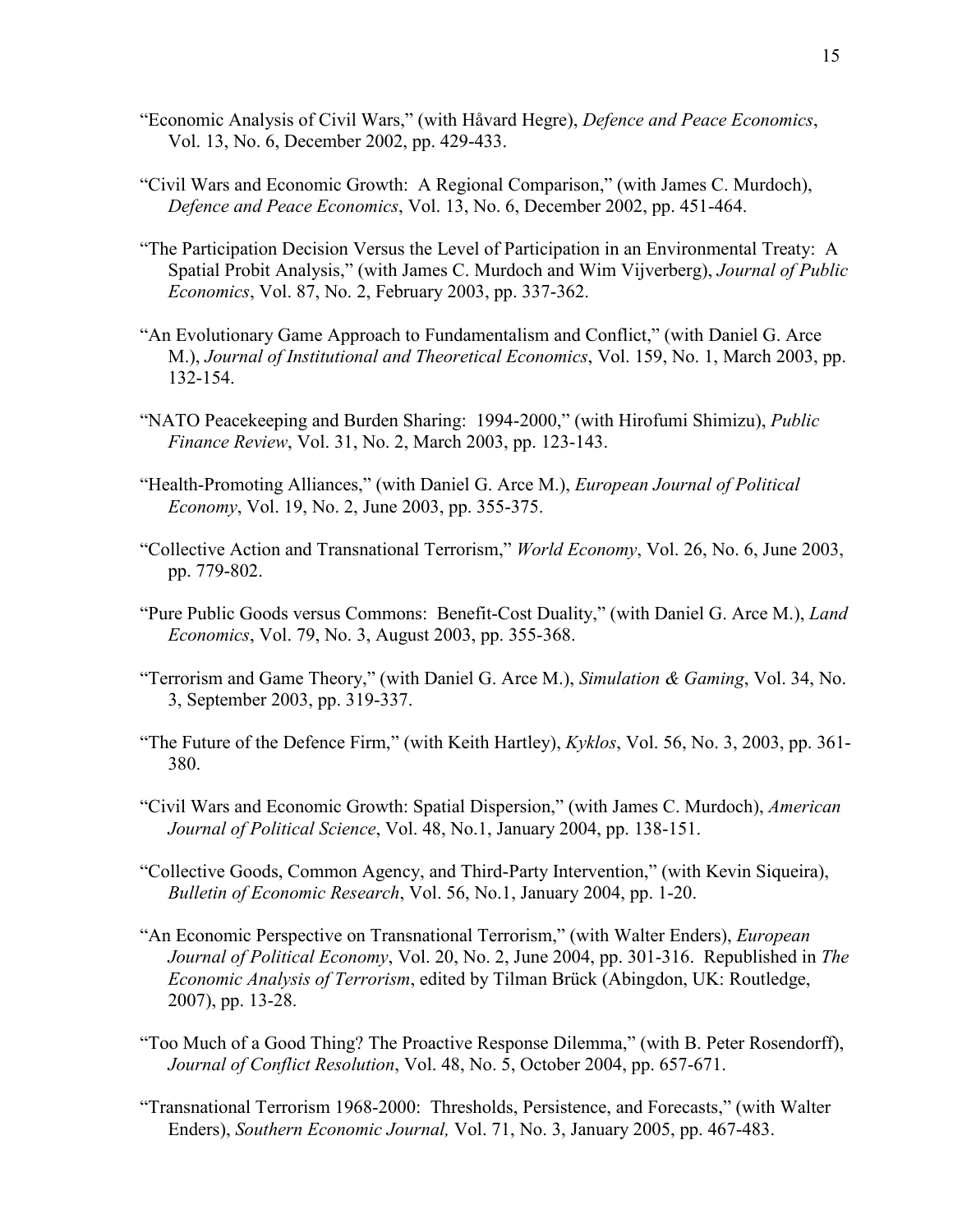- "The Dilemmas of the Prisoners' Dilemmas," (with Daniel G. Arce M.), *Kyklos*, Vol. 58, No. 1, January 2005, pp. 3-24.
- "September 11 and Its Aftermath," (with Walter Enders), *International Studies Review*, Vol. 7, No. 1, March 2005, pp. 65-168.
- "Counterterrorism: A Game-Theoretic Analysis," (with Daniel G. Arce M.), *Journal of Conflict Resolution*, Vol. 49, No. 2, April 2005, pp. 83-200.
- "After 9/11: Is It All Different Now?" (with Walter Enders), *Journal of Conflict Resolution*, Vol. 49, No. 2, April 2005, pp. 259-277. Republished in *Transnational Terrorism*, edited by Steven M. Chermak and Joshua D. Feilich (Dorchester, UK: Ashgate, 2013), pp. 45l-63.
- "Collective versus Unilateral Responses to Terrorism," *Public Choice*, Vol. 124, No. 1, July 2005, pp. 75-93. Duncan Black Prize for best paper in *Public Choice* in 2005. Republished in *Transnational Terrorism*, edited by Steven M. Chermak and Joshua D. Feilich (Dorchester, UK: Ashgate, 2013), pp. 407-425.
- "NATO Benefits, Burdens, and Borders: Comment," *Defence and Peace Economics*, Vol. 16, No. 4, August 2005, pp. 317-321.
- "Donors' Mechanisms for Financing International and National Public Goods: Loans or Grants?," (with Raechelle Mascarenhas), *The World Economy*, Vol. 28, No. 8, August 2005, pp. 1095-1117.
- "Recognizing the Limits to Cooperation behind National Borders: Financing the Control of Transnational Terrorism," in Inge Kaul and Pedro Conceição, (eds), *The New Public Finance: Responding to Global Challenges* (New York: Oxford University Press, 2006) pp. 194-216.
- "Regional Public Goods and International Organizations," *Review of International Organizations*, Vol. 1, No. 1, March 2006, pp. 5-25.
- "Distribution of Transnational Terrorism among Countries by Income Classes and Geography after 9/11," (with Walter Enders), *International Studies Quarterly*, Vol. 50, No. 2, June 2006, pp. 367-393.
- "CBRN Incidents: Political Regimes, Perpetrators, and Targets," (with Kate Ivanova), *Terrorism and Political Violence*, Vol. 18, No. 3, Fall 2006, pp. 423-448.
- "Global Terrorism: Deterrence versus Preemption," (with Kevin Siqueira), *Canadian Journal of Economics*, Vol. 50, No. 4, November 2006, pp. 1370-1387.
- "Do Donors Cooperatively Fund Foreign Aid?," (with Raechelle Mascarenhas), *Review of International Organizations*, Vol. 1, No. 4, 2006, pp. 337-357.
- "The Impact of Transnational Terrorism on US Foreign Direct Investment," (with Walter Enders and Adolfo Sachsida), *Political Research Quarterly,* Vol. 59, No. 4, December 2006, pp. 517-531. Republished in *Transnational Terrorism*, edited by Steven M.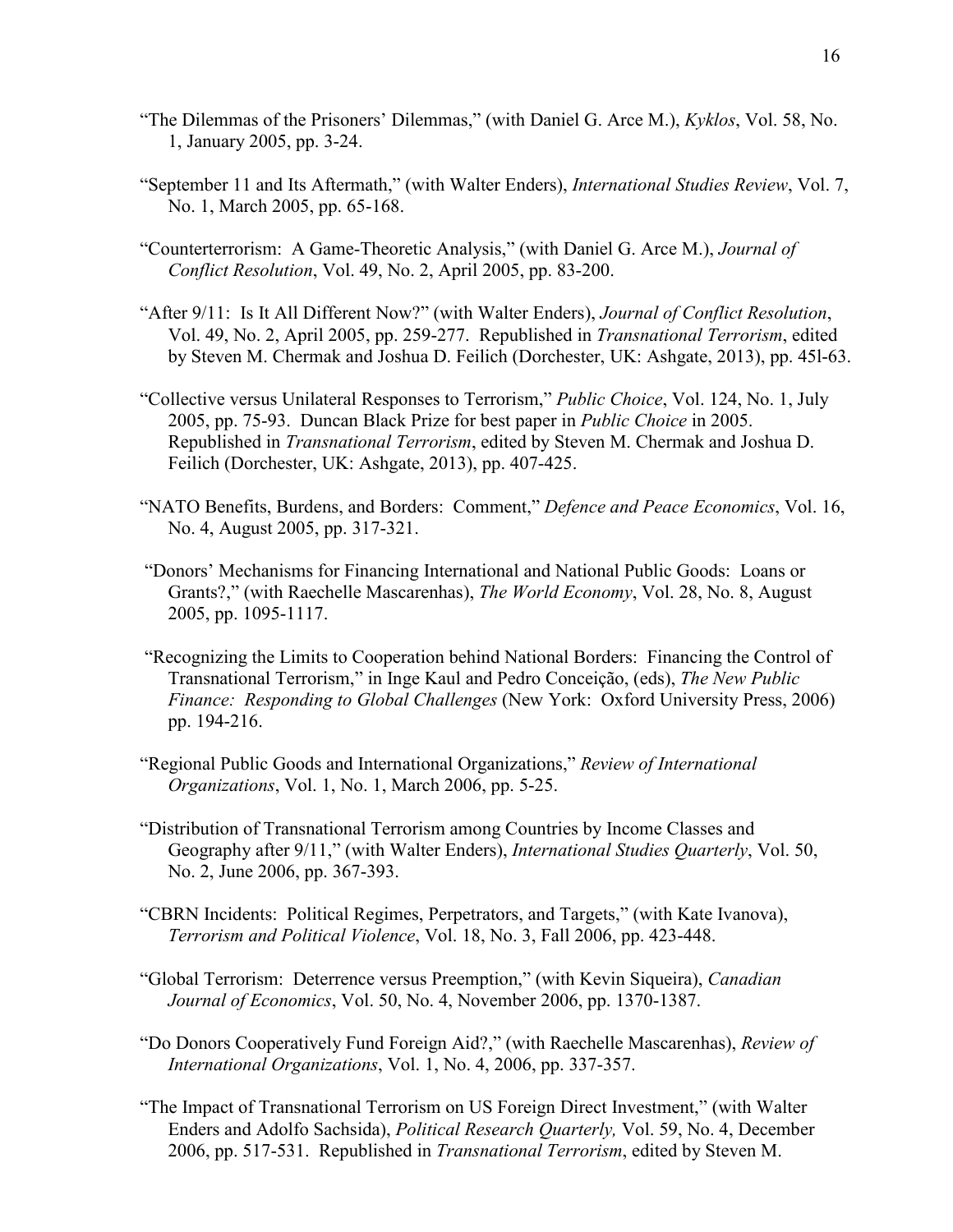Chermak and Joshua D. Feilich (Dorchester, UK: Ashgate, 2013), pp. 267-281.

- "Terrorists Versus the Government: Strategic Interaction, Support, and Sponsorship," (with Kevin Siqueira), *Journal of Conflict Resolution*, Vol. 50, No. 6, December 2006, pp. 878- 898.
- "Hirshleifer's Social Composition Function in Defense Economics." *Defence and Peace Economics*, Vol. 18, No. 6, December 2006, pp. 645-655.
- "New Face of Development Assistance: Public Goods and Changing Ethics," (with Daniel G. Arce), *Journal of International Development*, Vol. 19, No. 4, May 2007, pp. 527-544. Republished in *Reflexive Governance for Global Public Goods*, edited by Eric Brousseau, Tom Dedeurwaerdere, and Bernd Siebenbüner (Cambridge, MA: MIT Press, 2012), pp. 55-72.
- "Applying Analytical Methods to Study Terrorism," (with Walter Enders), *International Studies Perspectives*, Vol. 8, No. 3, August 2007, pp. 287-302.
- "Terrorist Backlash, Terrorism Mitigation, and Policy Delegation," (with Kevin Siqueira), *Journal of Public Economics*, Vol. 91, No. 9, September 2007, pp. 1800-1815.
- "CBRN Attack Perpetrators: An Empirical Study," (with Kate Ivanova) *Foreign Policy Analysis*, Vol. 3, No. 4, October 2007, pp. 273-294.
- "Terrorist Signalling and the Value of Intelligence," (with Daniel G. Arce) *British Journal of Political Science*, Vol. 37, No. 4, October 2007, pp. 573-586.
- "Treaties: Strategic Considerations," *University of Illinois Law Review*, Vol. 2008, No. 1, January 2008, pp. 155-179.
- "Economic Consequences of Terrorism in Developed and Developing Countries: An Overview," (with Walter Enders) in Philip Keefer and Norman Loayza (eds.), *Terrorism, Economic Development and Political Openness* (Cambridge: Cambridge University Press, 2008), pp. 17-47. Republished in *The Economics of Terrorism*, edited by Walter Enders (Cheltenham, UK: Edward Elgar, 2016).
- "Growth Consequences of Terrorism in Western Europe," (with Khusrav Gaibulloev), *Kyklos*, Vol. 61, No. 3, 2008, pp. 411-424.
- "IMF Retrospective and Prospective: A Public Goods Viewpoint," (with Joseph P. Joyce), *Review of International Organizations*, Vol. 3, No. 3, September 2008, pp. 221-238.
- "Defensive Counterterrorism Measures and Domestic Politics," (with Kevin Siqueira), *Defence and Peace Economics*, Vol. 19, No. 6, December 2008, pp. 405-413.
- "The Voluntary Provision of a Pure Public Good and the Montreal Protocol: Behavioral and Data Concerns," (with James C. Murdoch), *Oxford Economic Papers*, Vol. 61, No. 1, January 2009, pp. 197-200.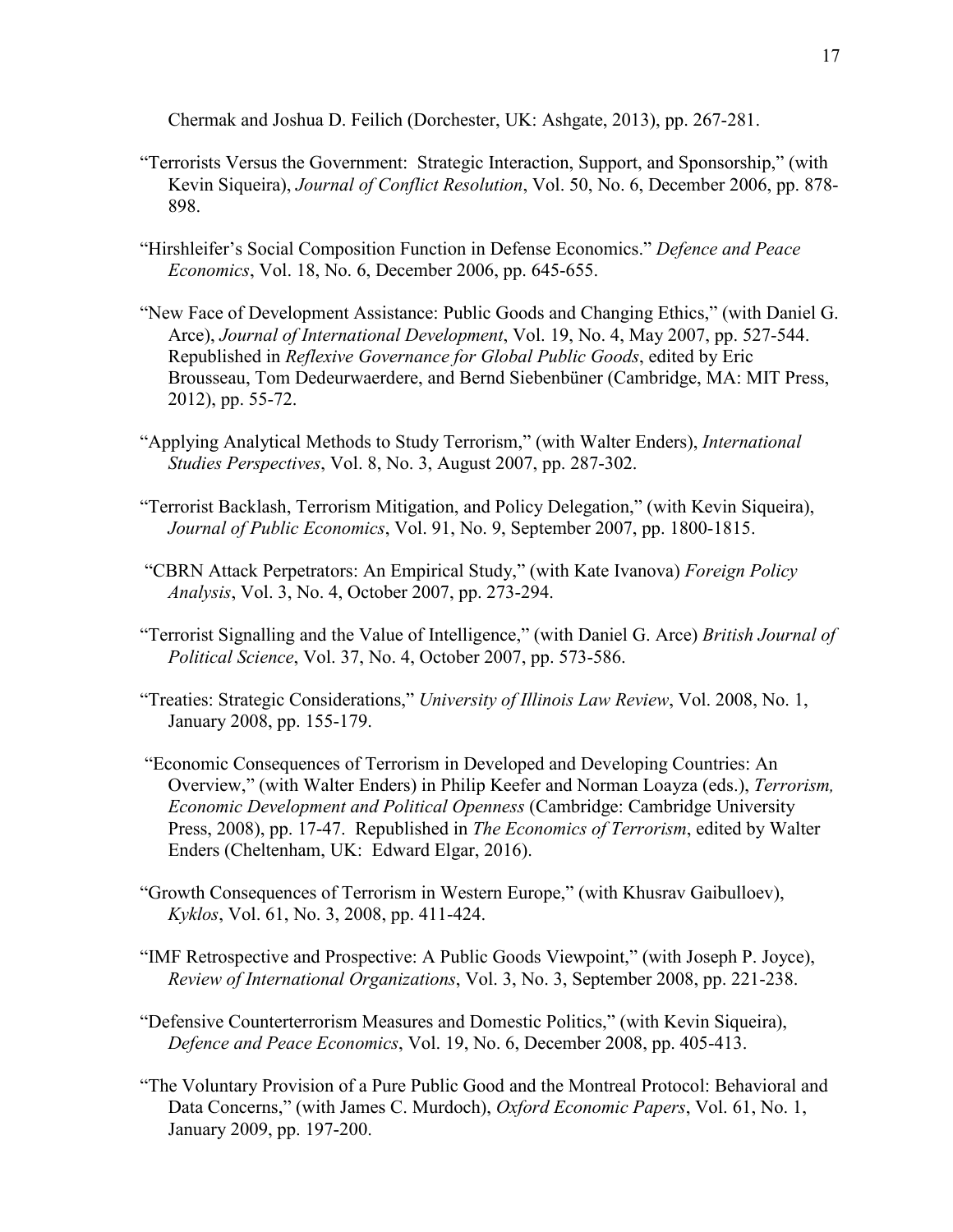- "9/11: What Did We Know and When Did We Know It," (with Walter Enders and Beom S. Lee), *Defence and Peace Economics*, Vol. 20, No. 2, April 2009, pp. 79-93.
- "Games and Terrorism: Recent Developments," (with Kevin Siqueira), *Simulation & Gaming*, Vol. 40, No. 2, April 2009, pp. 164-192.
- "Common Agency and State-Owned Enterprise Reform," (with Kevin Siqueira and Jon Cauley), *China Economic Review*, Vol. 20, No. 2, June 2009, pp. 208-217.
- "Intergenerational Public Goods: Transnational Considerations," *Scottish Journal of Political Economy*, Vol. 56, No. 3, July 2009, pp. 353-370.
- "Fitting In: Group Effects and the Evolution of Fundamentalism," (with Daniel G. Arce), *Journal of Policy Modeling*, Vol. 31, No. 5, Sept.-Oct. 2009, pp. 739-757.
- "Hostage Taking: Understanding Terrorism Event Dynamics," (with Patrick Brandt), *Journal of Policy Modeling*, Vol. 31, No. 5, Sept.-Oct. 2009, pp.758-778.
- "Transnational Terrorism," (with Daniel G. Arce and Walter Enders) in Bjørn Lomborg (ed.), *Global Crises, Global Solutions*, 2nd Edition, (Cambridge: Cambridge University Press, 2009), pp. 516-562.
- "Strategic Analysis of Terrorism," (with Daniel G. Arce) in Nasrullah Memon, Jonathan D. Farley, David L. Hicks, and Torbon Rosenorn (eds.), *Mathematical Methods in Counterterrorism* (Wien: Springer, 2009), pp. 333-348.
- "The Past and Future of Terrorism Research," *Revista de Economía Aplicada*, Vol. 50, No. 3, Autumn 2009, pp. 5-25.
- "Protocolo de Kyoto: Dificultades para la Acción Colectiva," *Papeles de Economía Española*, No. 121, October 2009, pp. 14-25.
- "The Impact of Terrorism and Conflicts on Growth in Asia," (with Khusrav Gaibulloev), *Economics and Politics*, Vol. 21, No. 3, November 2009, pp. 359-383.
- "Deterrence: Credibility and Proportionality," (with Daniel G. Arce), *Economics and Politics*, Vol. 21, No. 3, November 2009, pp. 384-408.
- "Hostage Taking: Determinants of Terrorist Logistical and Negotiation Success," (with Khusrav Gaibulloev), *Journal of Peace Research*, Vol. 46, No. 6, November 2009, pp. 739-756.
- "Demands for UN and Non-UN Peacekeeping: Non-voluntary versus Voluntary Contributions to a Public Good," (with Khusrav Gaibulloev and Hirofumi Shimizu), *Journal of Conflict Resolution*, Vol. 53, No. 6, December 2009, pp. 827-852.
- "Terrorist Networks, Support, and Delegation," (with Kevin Siqueira) *Public Choice*, Vol. 142, No. 1-2, January-February 2010, pp. 237-253.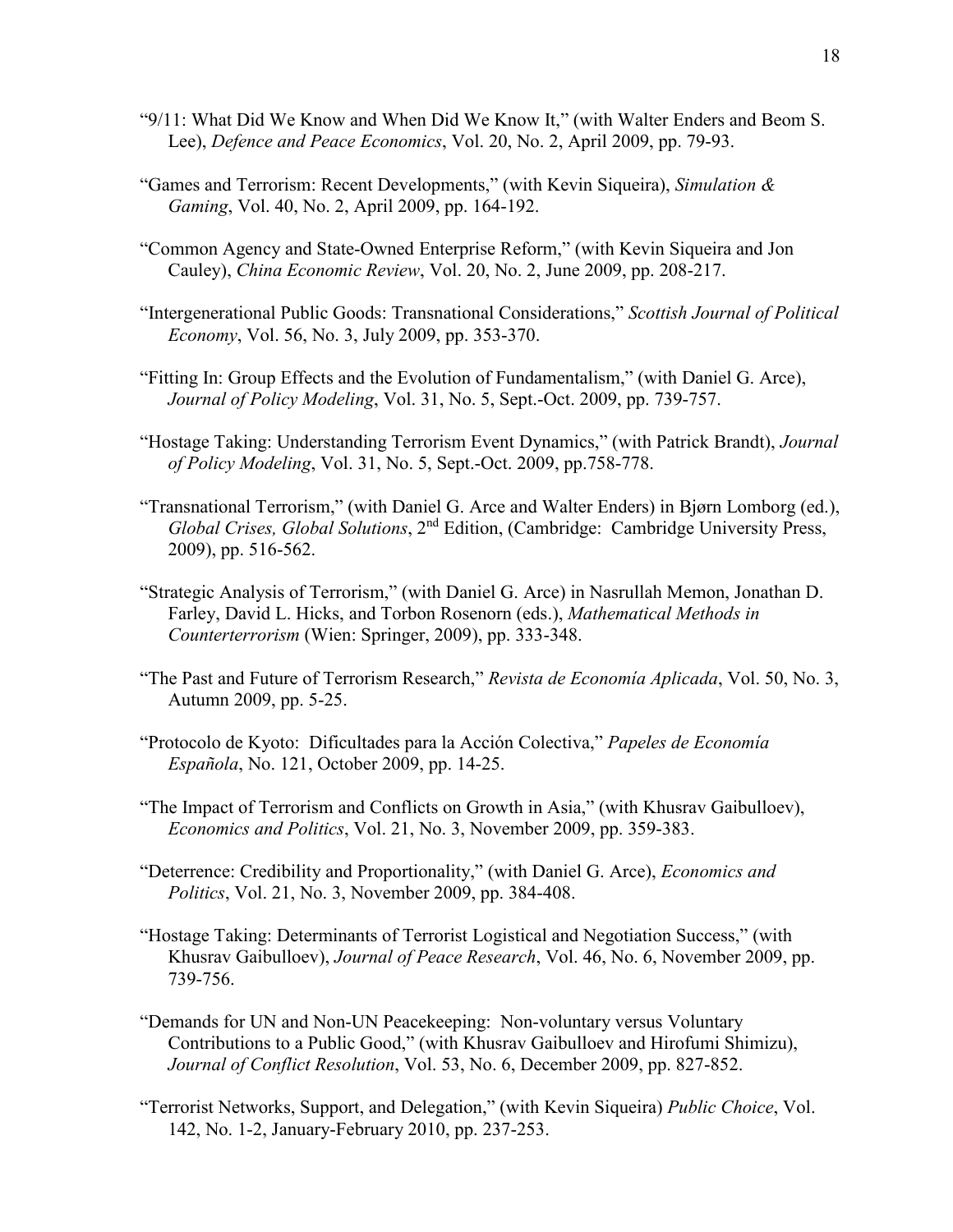- "Overcoming Global and Regional Collective Action Impediments," *Global Policy*, Vol. 1, No. 1, January 2010, pp. 40-50.
- "What Do Transnational Terrorists Target? Has It Changed? Are We Safer?," (with Patrick Brandt), *Journal of Conflict Resolution*, Vol. 54, No. 2, April 2010, pp. 214-236.
- "Terrorist Spectaculars: Backlash Attacks and the Focus of Intelligence," (with Daniel G. Arce), *Journal of Conflict Resolution*, Vol. 54, No. 2, April 2010, pp. 354-373.
- "Common-Property Resources: Privatization, Centralization, and Hybrid Arrangements," *Public Choice*, Vol. 110, No. 3-4, June 2010, pp. 317-324.
- "Terrorism Shocks: Domestic Versus Transnational Responses," *Studies in Conflict & Terrorism*, Vol. 33, No. 10, October 2010, pp. 893-910. Republished in *Transnational Terrorism*, edited by Steven M. Chermak and Joshua D. Feilich (Dorchester, UK: Ashgate, 2013), pp. 389-406.
- "Recent Peacekeeping Burden Sharing," (with Hirofumi Shimizu), *Applied Economics Letters*, Vol. 17, No. 15, October 2010, pp. 1479-1484.
- "Suicide Terrorism and the Backlash Effect," (with B. Peter Rosendorff), *Defence and Peace Economics*, Vol. 20, No. 5-6, December 2010, pp. 443-457.
- "An Evaluation of INTERPOL's Cooperative-Based Counterterrorism Linkages," (with Daniel G. Arce and Walter Enders), *Journal of Law and Economics*, Vol. 54, No. 1, February 2011, 79-110.
- "Domestic versus Transnational Terrorism: Data, Decomposition, and Dynamics," (with Walter Enders and Khusrav Gaibulloev), *Journal of Peace Research*, Vol. 48, No. 3, May 2011, pp. 319-337.
- "The Adverse Effect of Transnational and Domestic Terrorism on Growth in Africa," (with Khusrav Gaibulloev), *Journal of Peace Research*, Vol. 48, No. 3, May 2011, pp. 355- 371.
- "The Interplay between Preemptive and Defensive Counterterrorism Measures: A Two-Stage Game," (with Subhayu Bandyopadhyay), *Economica*, Vol. 78, No.3, July 2011, pp. 546-564.
- "Foreign Aid as Counterterrorism Policy," (with Subhayu Bandyopadhyay and Javed Younas), *Oxford Economic Papers*, Vol. 63, No. 3, July 2011, pp. 423-447. (Editor's Choice for 2011)
- "Terrorist Group Survival: Ideology, Tactics, and Base of Operations," (with S. Brock Blomberg and Khusrav Gaibulloev), *Public Choice*, Vol. 149, No. 3-4, December 2011, pp. 263-280.
- "Who Adopts MIND/FIND in INTERPOL's Fight against International Crime and Terrorism?" (with Walter Enders), *Public Choice*, Vol. 149, No. 3-4, December 2011, pp.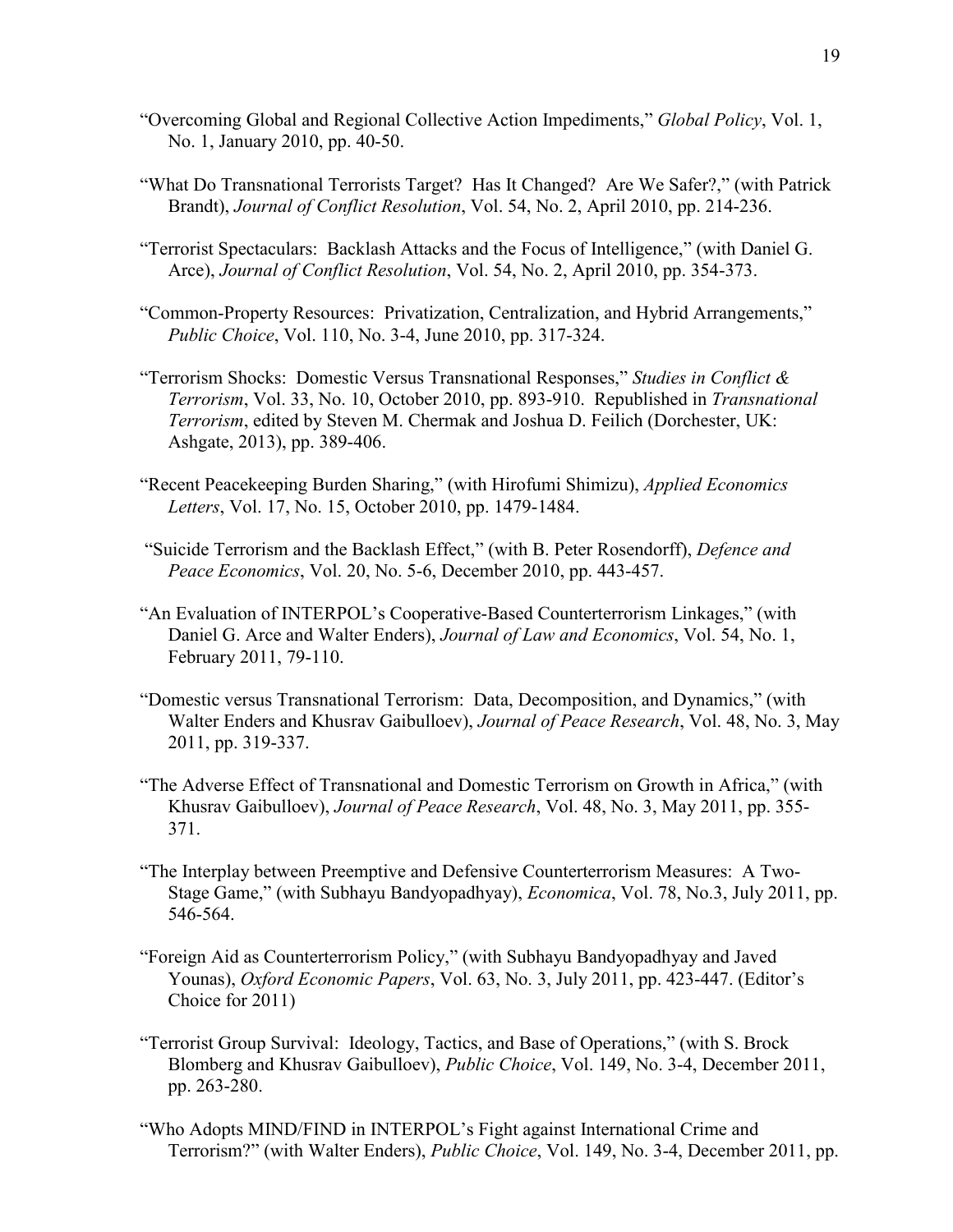441-463.

- "Assessing the Evolving Threat of Terrorism," (with Khusrav Gaibulloev and Charlinda Santifort), *Global Policy*, Vol. 3, No. 2, May 2012, pp. 135-144.
- "A Bayesian Poisson Vector Autoregression Model," (with Patrick T. Brandt), *Political Analysis*, Vol. 20, No. 3, Summer 2012, pp. 292–315.
- "Aid for AIDS in Africa," (with Khusrav Gaibulloev) *Empirical Economics*, Vol. 43, No. 3, December 2012, pp. 1171-1197.
- "Terrorism: Rationality, Externalities, and Policy," (with Khusrav Gaibulloev) *Journal of Public Finance and Public Choice*, Vol. 29, No. 1-3, December 2012, pp. 103-124.
- "Terrorist Attack and Target Diversity: Changepoints and Their Drivers," (with Charlinda Santifort and Patrick T. Brandt), *Journal of Peace Research*, Vol. 50, No. 1, January 2013, pp. 75-90.
- "Common Drivers of Transnational Terrorism: Principal Component Analysis," (with Khusrav Gaibulloev and Donggyu Sul), *Economic Inquiry*, Vol. 51, No. 1, January 2013, pp. 707-721.
- "Determinants of the Demise of Terrorist Organizations," (with Khusrav Gaibulloev), *Southern Economic Journal*, Vol. 79, No. 4, April 2013, pp. 774-792.
- "Winning the War on Terror: Supply-Side Perspective," *Defence and Peace Economics*, Vol. 24, No. 2, April 2013, pp. 121-132.
- "Public Goods and Regional Cooperation for Development: A New Look*," Integration and Trade Journal*, Vol. 17, No. 1, January-June 2013, pp. 13-24.
- "Terrorist Success in Hostage-Taking Missions: 1978–2010," (with Charlinda Santifort), *Public Choice*, Vol. 156, No. 1-2, July 2013, pp. 125-137.
- "Buchanan Clubs," *Constitutional Political Economy*, Vol. 24, No. 4, December 2013, pp. 265-285. Open Access:<http://link.springer.com/article/10.1007/s10602-013-9148-5> Republished in *Global Public Goods*, edited by Inge Kaul (Cheltenham, UK: Edward Elgar, 2016).
- "Foreign Direct Investment, Aid, and Terrorism," (with Subhayu Bandyopadhyay and Javed Younas), *Oxford Economic Papers*, Vol. 66, No. 1, January 2014, pp. 25-50. Open Access: [https://academic.oup.com/oep/article/66/1/25/2362815/Foreign-direct](https://academic.oup.com/oep/article/66/1/25/2362815/Foreign-direct-investment-aid-and-terrorism)[investment-aid-and-terrorism](https://academic.oup.com/oep/article/66/1/25/2362815/Foreign-direct-investment-aid-and-terrorism) Republished in *The Economics of Terrorism*, edited by Walter Enders (Cheltenham, UK: Edward Elgar, 2016).
- "NATO Burden Sharing 1999–2010: An Altered Alliance," (with Hirofumi Shimizu), *Foreign Policy Analysis*, Vol. 10, No. 1, January 2014, pp. 43-60.

"Immigration Policy and Counterterrorism," (with Subhayu Bandyopadhyay), *Journal of*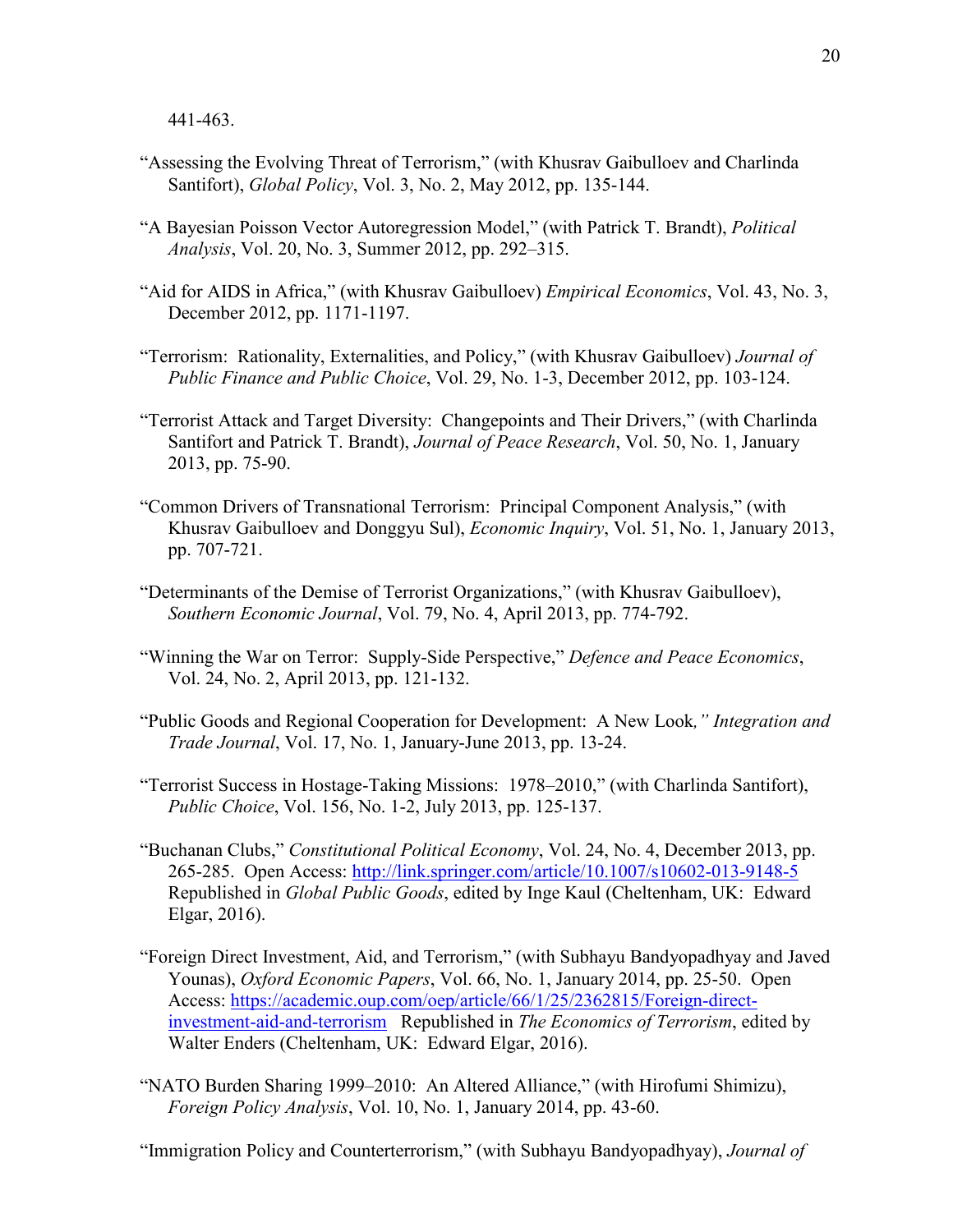*Public Economics*, Vol. 110, February 2014, pp. 112-123. Open Access: <http://www.sciencedirect.com/science/article/pii/S0047272713002557>

- "The Analytical Study of Terrorism: Taking Stock," *Journal of Peace Research*, Vol. 51, No. 2, March 2014, pp. 257-271. Open Access: <http://jpr.sagepub.com/content/51/2/257.full.pdf+html>
- "An Empirical Study of Suicide Terrorism: A Global Analysis," (with Charlinda Santifort-Jordan), *Southern Economic Journal*, Vol. 80, No. 4, April 2014, pp. 981-1001.
- "Dynamic Panel Analysis under Cross-Sectional Dependence," (with Khusrav Gaibulloev and Donggyu Sul), *Political Analysis*, Vol. 22, No. 2, April 2014, pp. 258-273. Open Access: [https://www.cambridge.org/core/services/aop-cambridge](https://www.cambridge.org/core/services/aop-cambridge-core/content/view/88101DECF0F2804EF7E8AE2EEC53127F/S1047198700013723a.pdf/dynamic_panel_analysis_under_crosssectional_dependence.pdf)[core/content/view/88101DECF0F2804EF7E8AE2EEC53127F/S1047198700013723a.pdf](https://www.cambridge.org/core/services/aop-cambridge-core/content/view/88101DECF0F2804EF7E8AE2EEC53127F/S1047198700013723a.pdf/dynamic_panel_analysis_under_crosssectional_dependence.pdf) [/dynamic\\_panel\\_analysis\\_under\\_crosssectional\\_dependence.pdf](https://www.cambridge.org/core/services/aop-cambridge-core/content/view/88101DECF0F2804EF7E8AE2EEC53127F/S1047198700013723a.pdf/dynamic_panel_analysis_under_crosssectional_dependence.pdf)
- "Of Nickell Bias, Cross-Sectional Dependence, and Their Cures: Reply," (with Khusrav Gaibulloev and Donggyu Sul), *Political Analysis*, Vol. 22, No. 2, April 2014, pp. 279- 280.
- "An Empirical Analysis of Alternative Ways That Terrorist Groups End," (with Khusrav Gaibulloev), *Public Choice*, Vol. 160, No. 1-2, July 2014, pp. 25-44. Open Access: <http://link.springer.com/article/10.1007/s11127-013-0136-0> Republished in *The Economics of Terrorism*, edited by Walter Enders (Cheltenham, UK: Edward Elgar, 2016).
- "Remittances and Terrorism: A Global Analysis," (with Raechelle Mascarenhas), *Defence and Peace Economics*, Vol. 25, No. 4, August 2014, pp. 331-347. Open Access: <http://www.tandfonline.com/doi/pdf/10.1080/10242694.2013.824676>
- "The Effects of Terrorism on Trade: A Factor Supply Approach," (with Subhayu Bandyopadhyay), *Federal Reserve Bank of St. Louis Review*, Vol. 96, No. 3, Third Quarter 2014, pp. 229-241. Open Access: [http://research.stlouisfed.org/publications/review/2014/q3/bandyopadhyay.pdf.](http://research.stlouisfed.org/publications/review/2014/q3/bandyopadhyay.pdf)
- "Terrorism and Counterterrorism: An Overview," *Oxford Economic Papers*, Vol. 67, No. 1, January 2015, pp. 1-20. Open Access: [https://academic.oup.com/oep/article/67/1/1/2913015/Terrorism-and-counterterrorism](https://academic.oup.com/oep/article/67/1/1/2913015/Terrorism-and-counterterrorism-an-overview)[an-overview](https://academic.oup.com/oep/article/67/1/1/2913015/Terrorism-and-counterterrorism-an-overview)
- "The Toll of Terrorism," (with Subhayu Bandyopadhyay and Javed Younas), *Finance and Development*, Vol. 52, No. 2, June 2015, pp. 24-26. Open Access: <http://www.imf.org/external/pubs/ft/fandd/2015/06/bandyopa.htm>
- "INTERPOL's Surveillance Network in Curbing Transnational Terrorism," (with Javier Gardeazabal), *Journal of Policy Analysis and Management*, Vol. 34, No. 4, Fall 2015, pp. 761-780. Open Access: <http://onlinelibrary.wiley.com/doi/10.1002/pam.21845/pdf>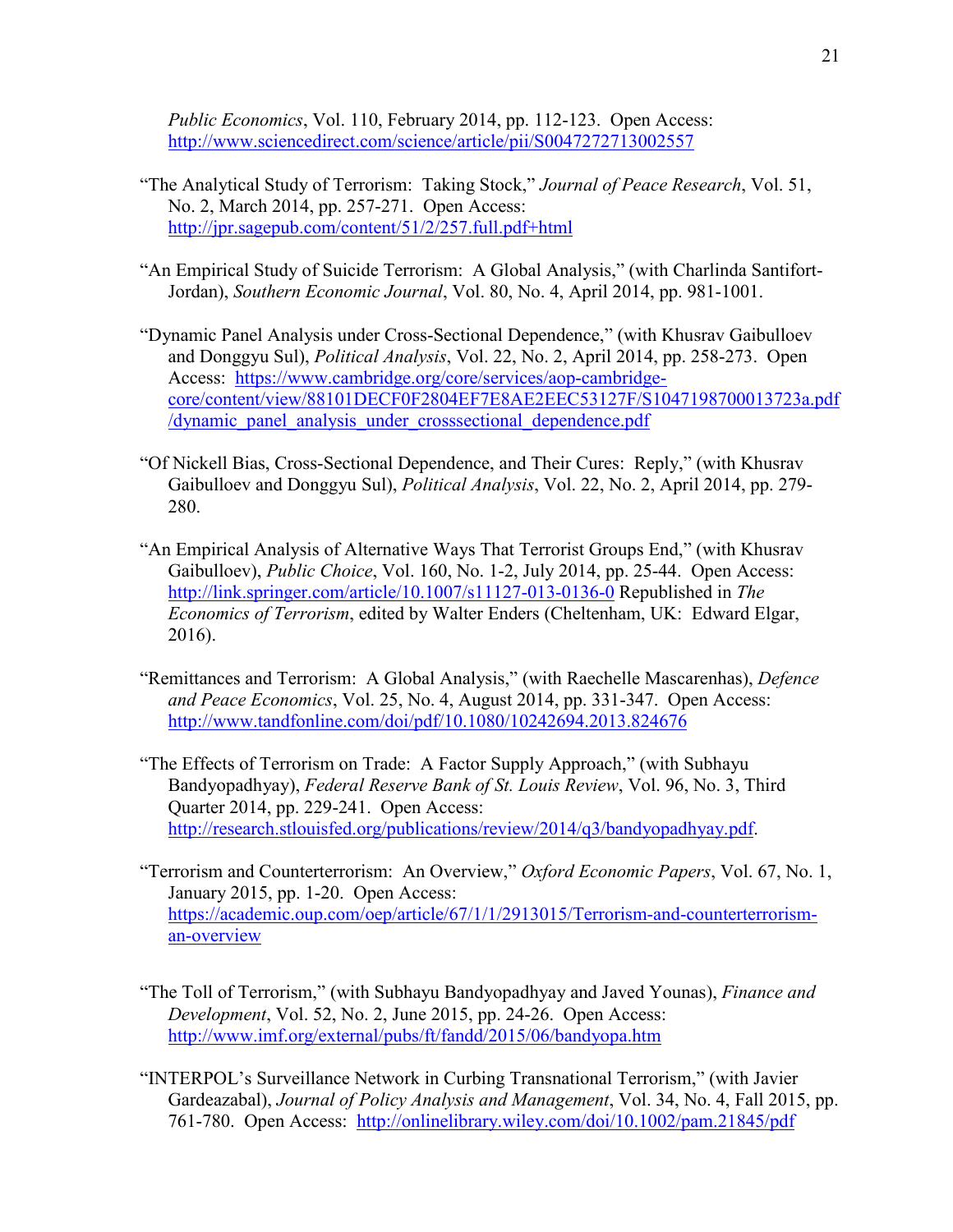- "Personnel Contributions to UN and Non-UN Peacekeeping Missions: A Public Goods Approach," (with Khusrav Gaibulloev, Justin George, and Hirofumi Shimizu), *Journal of Peace Research*, Vol. 52, No. 6, November 2015, pp. 727-742. Open Access: <http://jpr.sagepub.com/content/52/6/727.full.pdf>
- "Collective Action: Fifty Years Later," *Public Choice*, Vol. 164, No. 3, September 2015, pp. 195-216. Open Access: <http://link.springer.com/article/10.1007/s11127-015-0252-0>
- "The Changing Nonlinear Relationship between Income and Terrorism," (with Gary A. Hoover and Walter Enders), *Journal of Conflict Resolution*, Vol. 60, No. 2, March 2016, pp. 195-225. Open Access: <http://jcr.sagepub.com/content/60/2/195.full.pdf+html>
- "Military Expenditure Trends for 1960–2014 and What They Reveal," (with Justin George), *Global Policy*, Vol. 7, No. 2, May 2016, pp. 174-184. Open Access: <http://onlinelibrary.wiley.com/doi/10.1111/1758-5899.12328/epdf>
- "Strategic Aspects of Difficult Global Challenges," *Global Policy*, Vol. 7, Supplement, May 2016, 33–44. Open Access: [http://onlinelibrary.wiley.com/doi/10.1111/1758-](http://onlinelibrary.wiley.com/doi/10.1111/1758-5899.12266/epdf) [5899.12266/epdf](http://onlinelibrary.wiley.com/doi/10.1111/1758-5899.12266/epdf)
- "Olson's Exploitation Hypothesis in a Public Good Economy: A Reconsideration," (with Wolfgang Buchholz), *Public Choice*, Vol. 168, No. 1-2, July 2016, pp. 103-114. Open Access: <http://link.springer.com/article/10.1007/s11127-016-0351-6?view=classic>
- "Why Concessions Should Not Be Made to Terrorist Kidnappers," (with Patrick T. Brandt and Justin George), *European Journal of Political Economy*, Vol. 44, September 2016, pp. 41–52. Open Access: <http://dx.doi.org/10.1016/j.ejpoleco.2016.05.004>
- "Decentralization, Institutions, and Maritime Piracy," (with Khusrav Gaibulloev), *Public Choice*, Vol. 169, No. 3-4, December 2016, pp. 357–374.
- "Gender Imbalance and Terrorism in Developing Countries," (with Javed Younas), *Journal of Conflict Resolution*, Vol. 61, No. 3, March 2017, pp. 483–510. Open Access: <http://journals.sagepub.com/doi/pdf/10.1177/0022002715603102>
- "Environmental Cooperation: Contrasting International Environmental Agreements," *Oxford Economic Papers*, Vol. 69, No. 2, April 2017, pp. 345–364. Open Access: <https://doi.org/10.1093/oep/gpw062>
- "Successful Leadership in Global Public Goods Provision: Incorporating Behavioural Approaches," (with Wolfgang Buchholz), *Environmental and Resource Economics*, Vol. 67, No. 3, July 2017, pp. 591–607. Open Access: <http://link.springer.com/article/10.1007/s10640-016-9997-2>

"Terrorism, Trade, and Welfare," (with Subhayu Bandyopadhyay and Javed Younas), *Federal Reserve Bank of St. Louis Review*, Vol. 99, No. 3, Third Quarter 2017, pp. 295– 306. Open Access: [https://files.stlouisfed.org/files/htdocs/publications/review/2017/07/05/terrorism-trade](https://files.stlouisfed.org/files/htdocs/publications/review/2017/07/05/terrorism-trade-and-welfare.pdf)[and-welfare.pdf](https://files.stlouisfed.org/files/htdocs/publications/review/2017/07/05/terrorism-trade-and-welfare.pdf)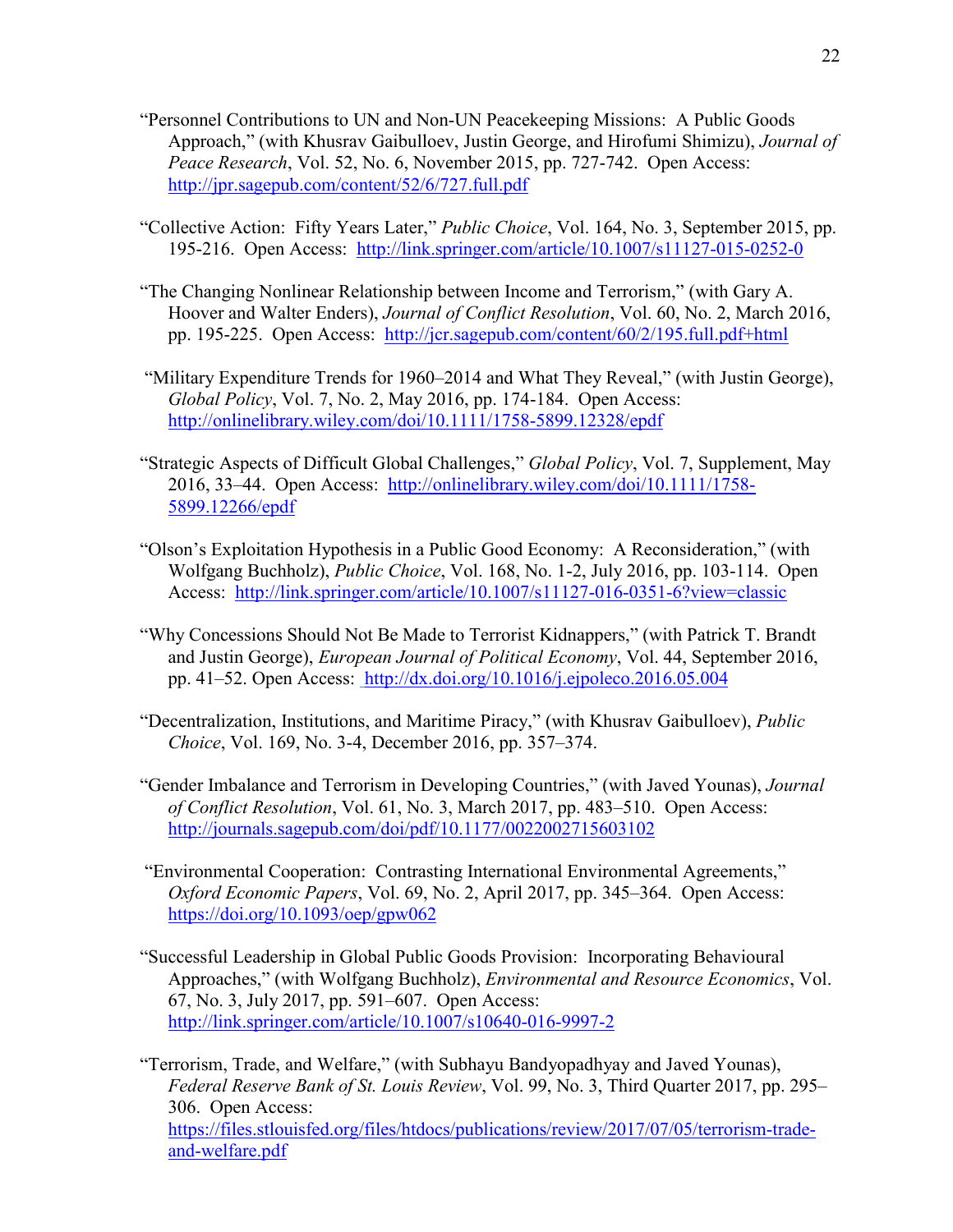- "Counterterrorism: A Public Goods Approach," In Wolfgang Buchholz and Dirk Rübbelke (eds.), *The Theory of Externalities and Public Goods: Essays in Memory of Richard C. Cornes* (Wien: Springer, 2017), pp. 197–218.
- "Regime Types and Terrorism," (with Khusrav Gaibulloev and James A. Piazza), *International Organization*, Vol. 70, No. 3, Summer 2017, pp. 491–522. Open Access: [https://www.cambridge.org/core/services/aop-cambridge](https://www.cambridge.org/core/services/aop-cambridge-core/content/view/066297E3A009466D91A96F77D6ED7B3A/S0020818317000169a.pdf/regime_types_and_terrorism.pdf)[core/content/view/066297E3A009466D91A96F77D6ED7B3A/S0020818317000169a.pd](https://www.cambridge.org/core/services/aop-cambridge-core/content/view/066297E3A009466D91A96F77D6ED7B3A/S0020818317000169a.pdf/regime_types_and_terrorism.pdf) [f/regime\\_types\\_and\\_terrorism.pdf](https://www.cambridge.org/core/services/aop-cambridge-core/content/view/066297E3A009466D91A96F77D6ED7B3A/S0020818317000169a.pdf/regime_types_and_terrorism.pdf)
- "International Peacekeeping Operations: Burden Sharing and Effectiveness," *Journal of Conflict Resolution*, Vol. 61, No. 9, October 2017, pp. 1875–1897. Open Access: <http://journals.sagepub.com/doi/pdf/10.1177/0022002717708601>
- "Collective Action and Geoengineering," *Review of International Organizations*, Vol. 13, No. 1, March 2018, pp. 105–125. Open Access: <https://link.springer.com/content/pdf/10.1007%2Fs11558-017-9282-3.pdf>
- "Demand for Military Spending in NATO, 1968–2015: A Spatial Panel Approach," (with Justin George), *European Journal of Political Economy*, Vol 53. No. 3, July 2018, pp. 222–236. Open Access:<https://doi.org/10.1016/j.ejpoleco.2017.09.002>
- "Trade and Terrorism: A Disaggregated Approach," (with Subhayu Bandyopadhyay and Javed Younas), *Journal of Peace Research*, Vol. 55, No. 5, September 2018, pp. 656– 670. Open Access: <http://journals.sagepub.com/doi/pdf/10.1177/0022343318763009>
- "Terrorism and Affinity of Nations," (Khusrav Gaibulloev), *Public Choice*, Vol. 178, No. 1- 2, March 2019, pp. 329–347. Open Access: [https://link.springer.com/content/pdf/10.1007%2Fs11127-018-0611-8.pdf.](https://link.springer.com/content/pdf/10.1007%2Fs11127-018-0611-8.pdf)
- "What We Have Learned about Terrorism since 9/11," (with Khusrav Gaibulloev) *Journal of Economic Literature*, Vol. 57, No. 2, June 2019, 275–328.
- "Asia-Pacific Demand for Military Expenditure: Spatial Panel and SUR Estimates," (with Justin George and Dongfang Hou) *Defence and Peace Economics*, Vol. 30, No. 4, June 2019, 381–401. Open Access:<https://doi.org/10.1080/10242694.2018.1434375>
- "Introducing Extended Data on Terrorist Groups (EDTG), 1970 to 2016," (with Dongfang Hou and Khusrav Gaibulloev), *Journal of Conflict Resolution*, Vol. 64, No. 1, January 2020, 199–225. Open Access: [https://journals.sagepub.com/doi/pdf/10.1177/0022002719857145.](https://journals.sagepub.com/doi/pdf/10.1177/0022002719857145)
- "Terms-of-Trade and Counterterrorism Externalities," (with Subhayu Bandyopadhyay and Javed Younas), *Oxford Economic Papers,* Vol. 72, No. 2, April 2020, 293–318. Open Access: [https://doi.org/10.1093/oep/gpz037.](https://doi.org/10.1093/oep/gpz037)
- "NATO at 70: Pledges, Free Riding, and Benefit-Burden Concordance," (with Wukki Kim), *Defence and Peace Economics*, Vol. 31, No. 4, June 2020, 400–413. Open Access: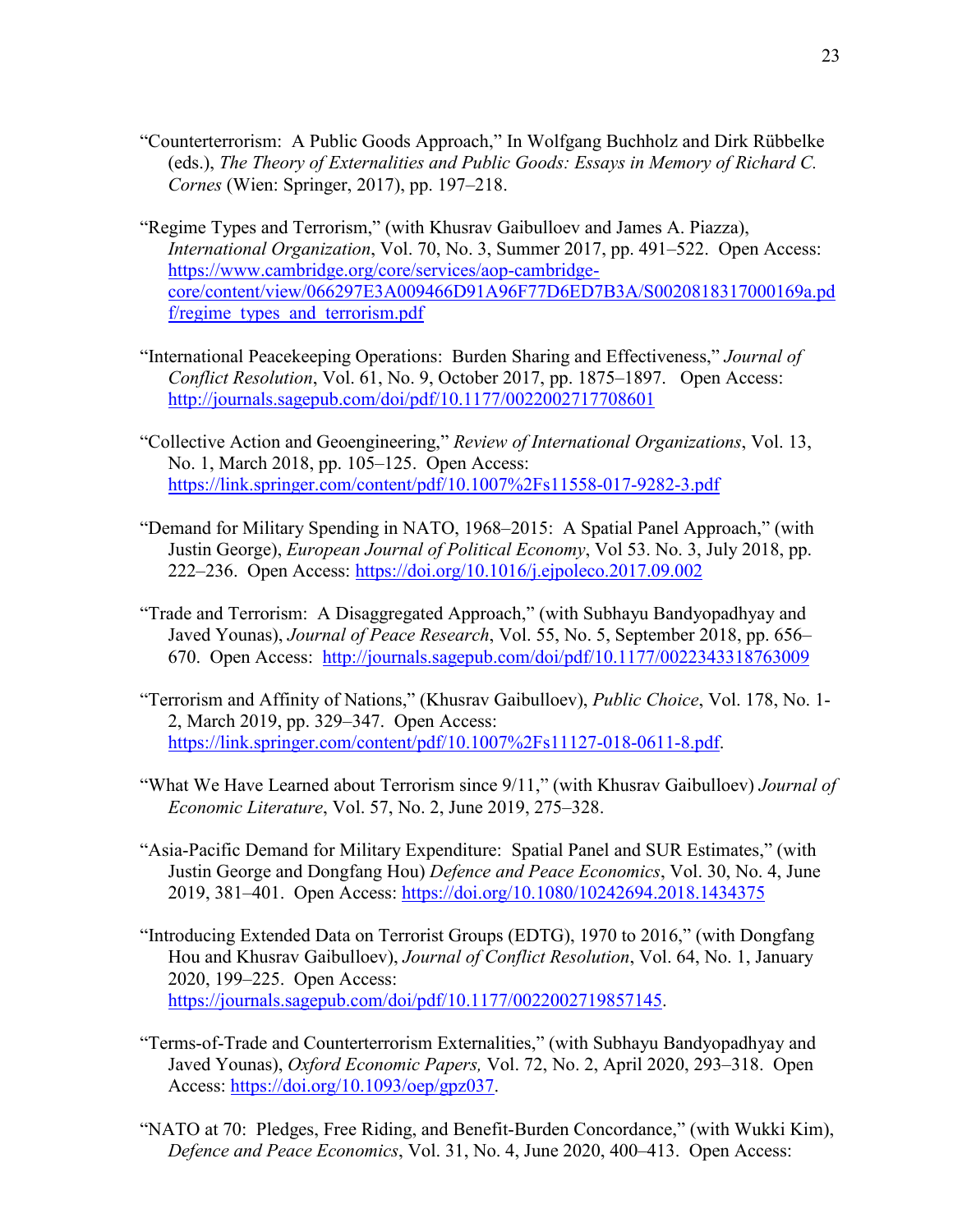<https://www.tandfonline.com/doi/pdf/10.1080/10242694.2019.1640937?needAccess=true>

- "Middle East and North Africa: Terrorism and Conflicts," (with Wukki Kim), *Global Policy*, forthcoming 2020. Open Access: <https://onlinelibrary.wiley.com/doi/epdf/10.1111/1758-5899.12829>
- "A Multi-Transition Approach to Evaluating Peacekeeping Effectiveness," (with Wukki Kim and Hirofumi Shimizu), *Kyklos*, Vol. 73, forthcoming 2020. Open Access:
- "Global Public Goods: A Survey," (with Wolfgang Buchholz), *Journal of Economic Literature*, forthcoming 2020.
- "Resident Terrorist Groups, Military Aid, and Moral Hazard: Further Empirical Analysis," (with Wukki Kim and Dong Li), *Defence and Peace Economics*, forthcoming 2021. Open Access: <https://www.tandfonline.com/doi/full/10.1080/10242694.2019.1709783>
- "Terrorism: What We Know, What We Don't Know, and What We Need to Know," (with Khusrav Gaibulloev), In Atin Basuchoudhary and Günther G. Schulze, *The Handbook of the Economics of Terrorism* (Cambridge: Cambridge University Press, 2021), forthcoming.

## **BOOKS:**

- *Public Goods and Public Policy* (edited with William Loehr), (Beverly Hills, California: Sage Publications, Inc., 1978), 240 pages.
- *The Political Economy of Public Goods and International Cooperation*, (with William Loehr and Jon Cauley), Monograph Series in World Affairs, Vol. 15, Book 3, University of Denver, Graduate School of International Studies, 1978, 98 pages.
- *The Theory and Structures of International Political Economy (edited book), (Boulder,* Colorado: Westview Press, 1980), 280 pages.
- *The Theory of Externalities, Public Goods, and Club Goods* (with Richard Cornes), (New York: Cambridge University Press, 1986), 303 pages.
- *International Terrorism in the 1980s: A Chronology of Events*, Volume 1, 1980-1983 (with Edward Mickolus and Jean Murdock), (Ames, Iowa: Iowa State University Press, 1988), 541 pages.
- *International Terrorism in the 1980s: A Chronology of Events*, Volume 2, 1984-1987 (with Edward Mickolus and Jean Murdock), (Ames, Iowa: Iowa State University Press, 1989), 776 pages.
- *The Economics of Defence Spending: An International Survey* (edited with Keith Hartley), (London: Routledge, 1990), 285 pages. Republished as a Routledge Revival (London: Routledge, 2011).

*Collective Action: Theory and Applications* (Ann Arbor, Michigan: University of Michigan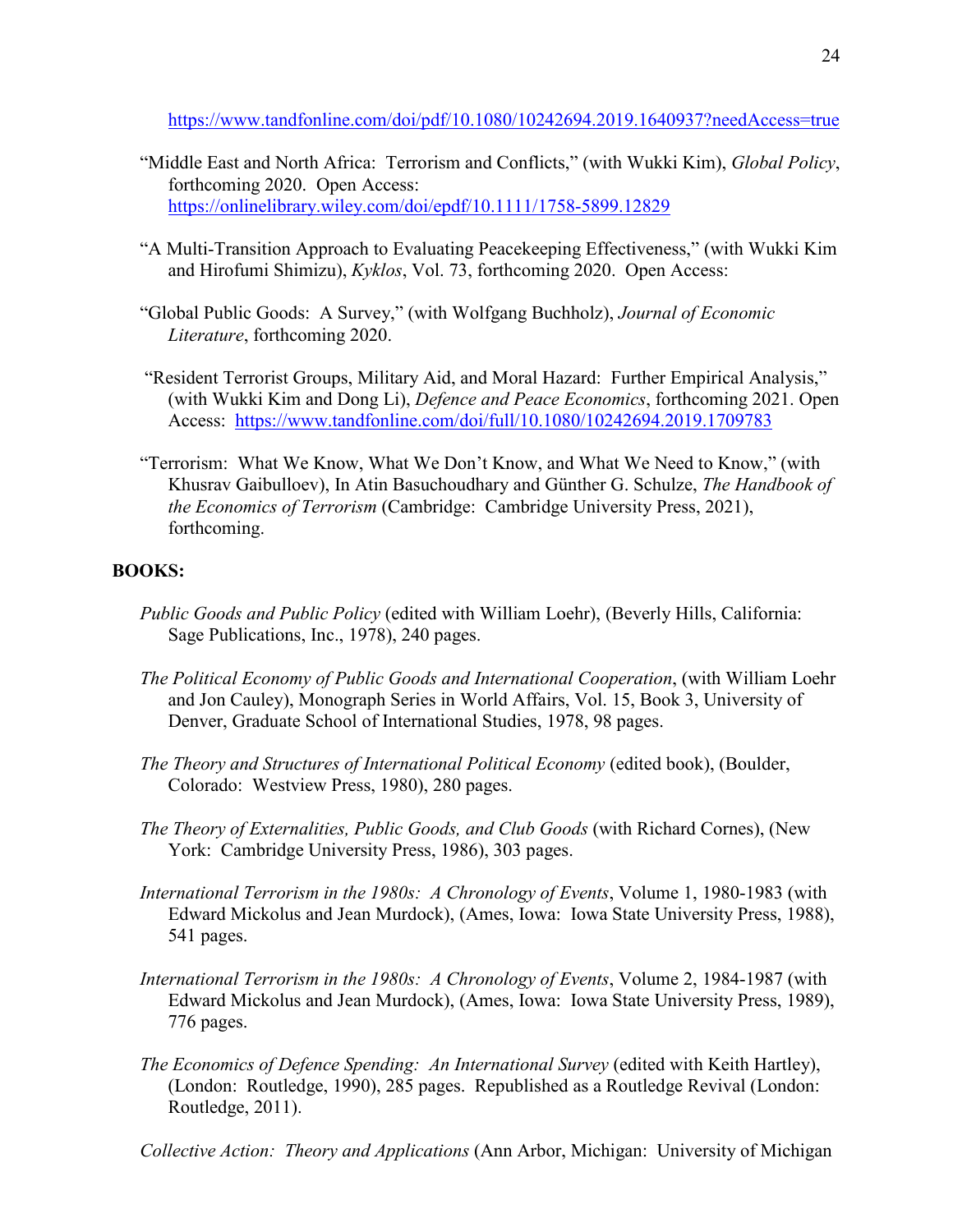Press, 1992), 237 pages.

- *The Economics of Defense* (with Keith Hartley), (Cambridge: Cambridge University Press, 1995), 400 pages. Republished in Japanese, Shoichi Fukaya translator (Tokyo: Nihon Hyoronsha Publishing Company, 1999); Republished in Chinese (Beijing: Beijing Institute of Technology Press, 2007).
- *Handbook of Defense Economics*, vol. 1 (co-edited book with Keith Hartley) (Amsterdam: North Holland, 1995), 606 pages. Republished in Chinese (Beijing: Economic Science Press, 2004).
- *The Theory of Externalities, Public Goods, and Club Goods*, Second Edition (with Richard Cornes), (New York: Cambridge University Press, 1996), 590 pages.
- *Global Challenges: An Approach to Environmental, Political, and Economic Problems* (Cambridge: Cambridge University Press, 1997), 234 pages.
- *The Political Economy of NATO: Past, Present, and into the 21st Century* (with Keith Hartley), (Cambridge: Cambridge University Press, 1999), 292 pages.
- *The Future of Development Assistance: Common Pools and International Public Goods* (with Ravi Kanbur and Kevin Morrison) Overseas Development Council Policy Essay No. 25 (Washington, DC: Overseas Development Council, 1999), 106 pages.
- *Economics of Defence* (edited with Keith Hartley) Edward Elgar Critical Writings in Economics, 3 Volumes (Aldershot, UK: Edward Elgar, 2001), 1573 pages.
- *Economic Concepts for the Social Sciences* (Cambridge: Cambridge University Press, September 2001), 298 pages. Republished in Chinese (Taiwan: Booklife Publishing Company, 2004). Republished in Russian (Moscow: Ves Mir Publishing, 2006).
- *Regional Public Goods: Typologies, Provision, Financing, and Development Assistance* (with Daniel G. Arce M.) (Stockholm: Almqvist and Wiksell, 2002), 102 pages.
- *Economics of Conflict* (edited with Keith Hartley) Edward Elgar Critical Writings in Economics, 3 Volumes (Aldershot, UK: Edward Elgar, 2003), 2100 pages.
- *Global Collective Action* (Cambridge: Cambridge University Press, 2004), 299 pages.
- *The Political Economy of Terrorism* (with Walter Enders) (Cambridge: Cambridge University Press 2006), 278 pages.
- *Handbook of Defense Economics*, vol. 2 (co-edited book with Keith Hartley) Amsterdam: North-Holland, 2007), 697 pages. Republished in Chinese (Singapore: Economic Science Press of China, 2011).
- *The Political Economy of Terrorism*, Second Edition (with Walter Enders), (Cambridge: Cambridge University Press, 2012), 390 pages.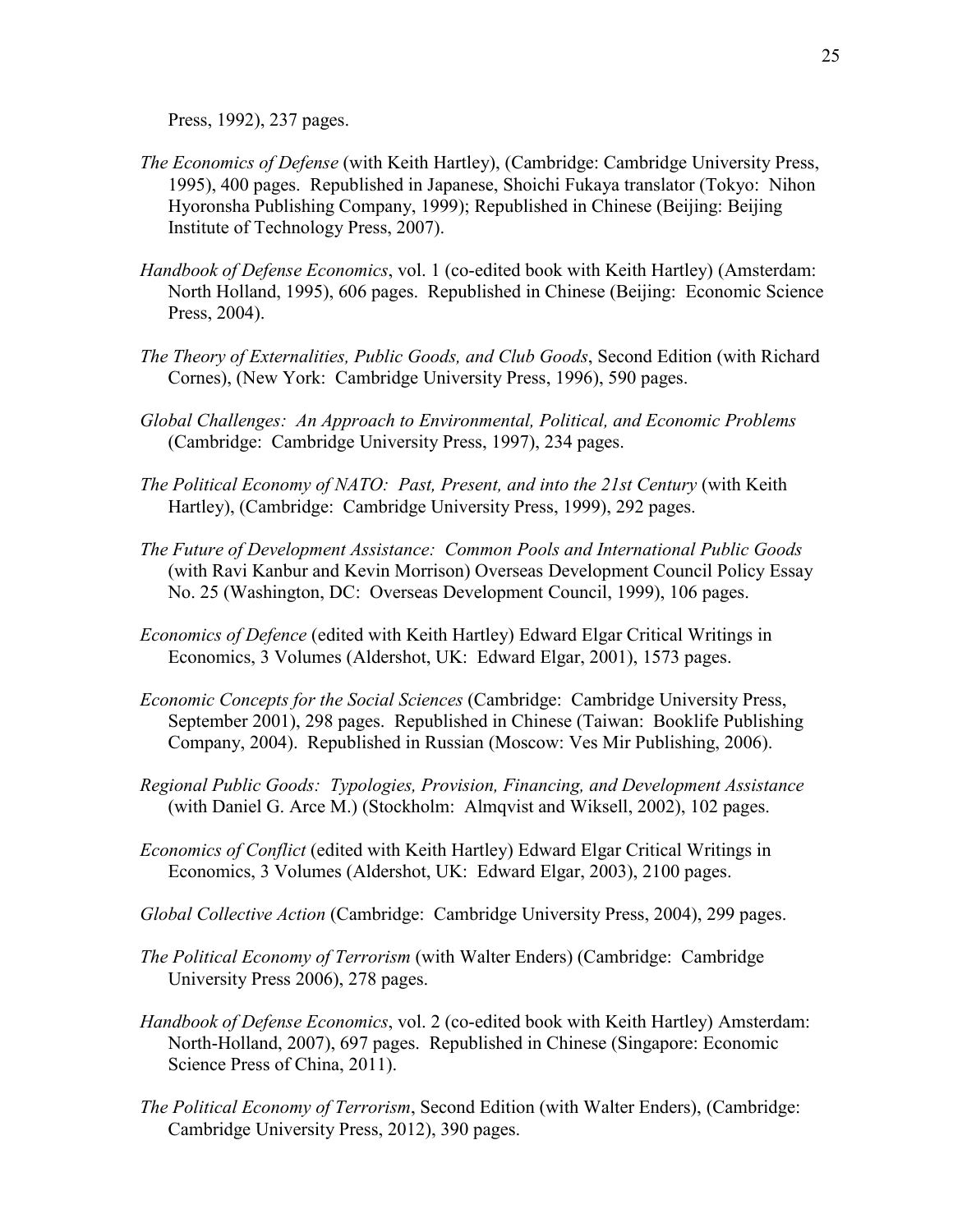- *Transnational Cooperation: An Issue-Based Approach* (with Clint Peinhardt), (New York: Oxford University Press, 2015), 336 pages.
- *Terrorism: What Everyone Needs to Know* (New York: Oxford University Press, 2018), 206 pages.

#### **OTHER PUBLICATIONS:**

- "Devaluation: An Analysis and Some Timely Questions," *Arizona Business*, Volume 19, No. 2, February 1972, pp. 18-24.
- "The Dynamic Price Expectation Effect of Devaluation," (with Nobuo Minabe), *Osaka City University Economic Review*, January 1973, No. 8, pp. 13-23.
- "International Monetary Reforms," *Arizona Business*, Volume 20, No. 1, January 1973, pp. 17-24.
- "Dollars, Deficits, and Devaluation," (with Elmer Gooding), *Arizona Business*, Volume 20, No. 5, May 1973, pp. 10-16.
- "The Demand for International Reserves: A Respecification," (with Shigeo Minabe), *The Hikone Ronso*, No. 29, August 1973, pp. 1-11.
- "Domestic and International Policy Implications of the Inflation-Unemployment Trade-Off," (with Phil Graves), *Akron Business and Economic Review*, Volume 5, No. 2, Summer 1974, pp. 9-14.
- "On the Public Character of Goods," (with William Loehr), in W. Loehr and T. Sandler (eds.), *Public Goods and Public Policy* (Beverly Hills, California: Sage Publications, Inc., 1978), pp. 11-37.
- "Explorations in the Economics of Outer Space," (with William Schulze), in Todd Sandler (ed.), *The Theory and Structures of International Political Economy* (Boulder, Colorado: Westview Press, 1980), pp. 175-195.
- "Outer Space: The New Market Frontier," (with William Schulze), *Economic Affairs*, Vol. 5, No. 4, July-September 1985, pp. 6-10.
- "Defense Burdens and Prospects for the Northern European Allies," (with James Murdoch), in David Denoon (ed.), *Constraints on Strategy: The Economics of Western Security* (New York: Pergamon-Brassey, 1986), pp. 59-113.
- "Economic Methods and the Study of Terrorism," (with Scott Atkinson et al.), in Paul Wilkinson and A. W. Stewart (eds.), *Contemporary Research on Terrorism* (Aberdeen, Scotland: Aberdeen University Press, 1987), pp. 376-389.
- "NATO Burden Sharing: Rules or Reality?" in the International Economic Association 1985 Volume entitled, *Peace, Defence and Economic Analysis* (London: Macmillan, 1987), pp. 363-383.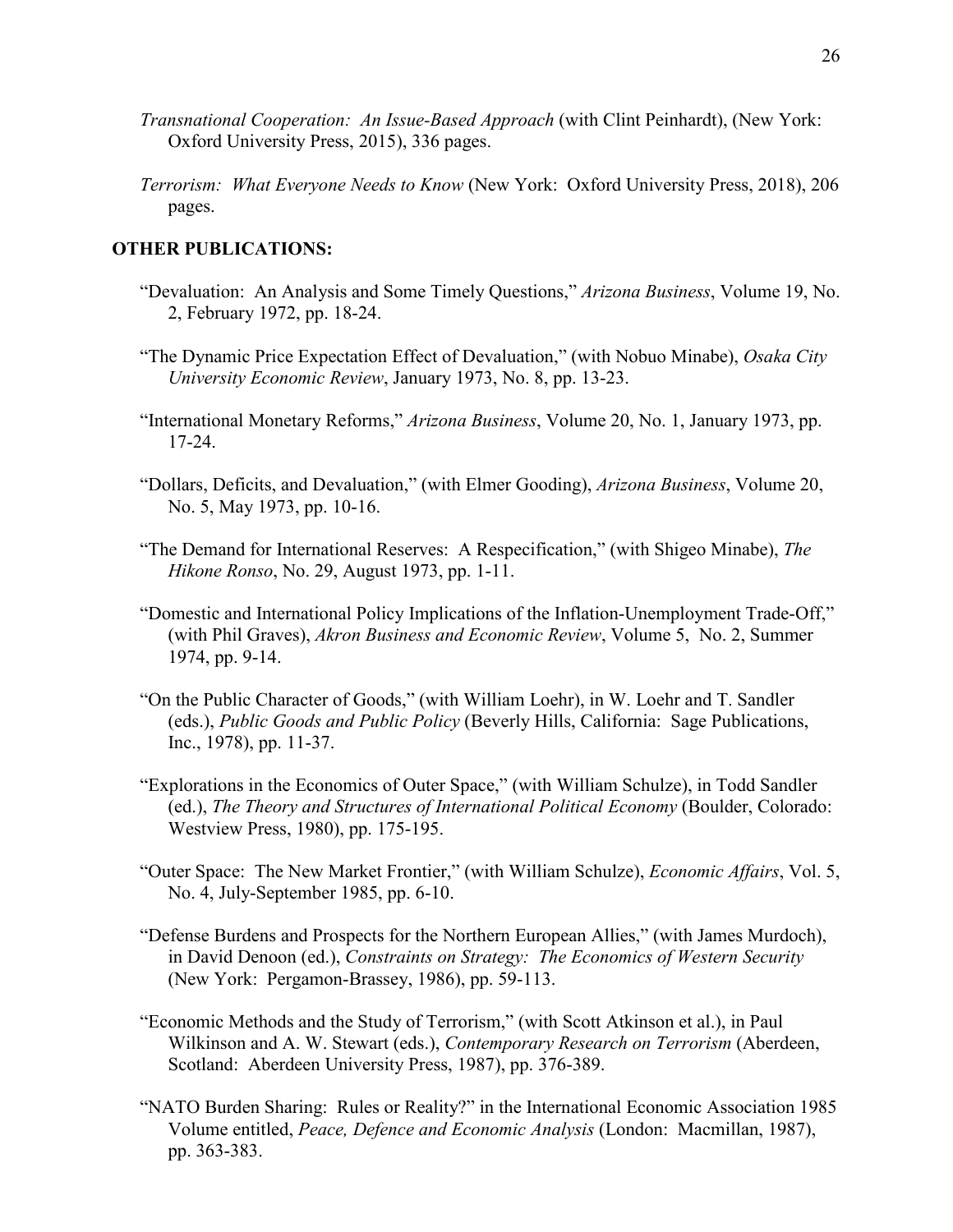- "Britain, Europe, and the Atlantic Alliance," Institute of Economic Affairs, *IEA Inquiry Paper* No. 10, London: IEA, September 1989.
- "Swedish Military Expenditures and Armed Neutrality," (with James Murdoch), in Keith Hartley and Todd Sandler (eds.), *The Economics of Defence Spending: An International Survey* (London: Routledge, 1990), pp. 148-176.
- "On Terrorism, Guerrilla Warfare, and Insurrections," *Defence Economics*, Vol. 3, No. 4, November 1992, pp. 259-261.
- "Terrorism: Theory and Applications," (with Walter Enders) in Keith Hartley and Todd Sandler (eds.), *Handbook of Defense Economics* (Amsterdam: North-Holland, 1995), pp. 213-249.
- "The Future of NATO," *Economic Affairs*, Vol. 17(4), December 1997, pp. 15-21.
- "Os Desafios à NATO na região do Mediterrâneo e em outras Áreas," *Economia & Defesa*, Vol. 90, No. 2, Summer 1999, pp. 35-62.
- "A Radical Approach to Development Assistance," (with Ravi Kanbur and Kevin M. Morrison), *Development Outreach*, Vol. 1, No. 2, Fall 1999, pp. 15-17.
- "Challenges to NATO in the Mediterranean and Beyond," in Jurgen Brauer and Keith Hartley (eds.), *The Economics of Regional Security: NATO, The Mediterranean, and Southern Africa* (Reading, UK: Harwood Academic Publishers, 2000), pp. 71-92.
- "On Partnerships, CDF, and Collective Action," posted at World Bank website: http://www.worldbank.org/html/oed/topics/cdfproceedings/pdfs/annex\_sandler.pdf.
- "Financing Global and International Public Goods," in Christopher D. Gerrard, Marco Ferroni, and Ashoka Mody (eds.), *Global Public Policies and Programs: Implications for Financing and Evaluation* (Washington, DC: Operations Evaluation Department, World Bank, 2001), pp. 183-192.
- "Understanding Global Public Goods," *OECD Observer*, No. 228, September 2001, pp. 15- 17.
- "What Economics Tells Us to Prevent Terrorism," An Interview in *Challenge*, Vol. 45, No. 3, May/June 2002, pp. 5-12.
- "Nash, Game Theory, and Global Challenges," in Constantina Kottaridi and Gregorios Siourounis (eds.), *Game Theory: A Festschrift in Honor of John F. Nash Jr.* (published in Greek, Athens: Eurasia Publications, 2002), pp. 148-152.
- "Terrorism and Game Theory, An Interview," *Swiss Military Review*, No. 12, December 2002, pp. 4-5.

"Economic Analysis of Civil Wars," (with Håvard Hegre), *Defence and Peace Economics*,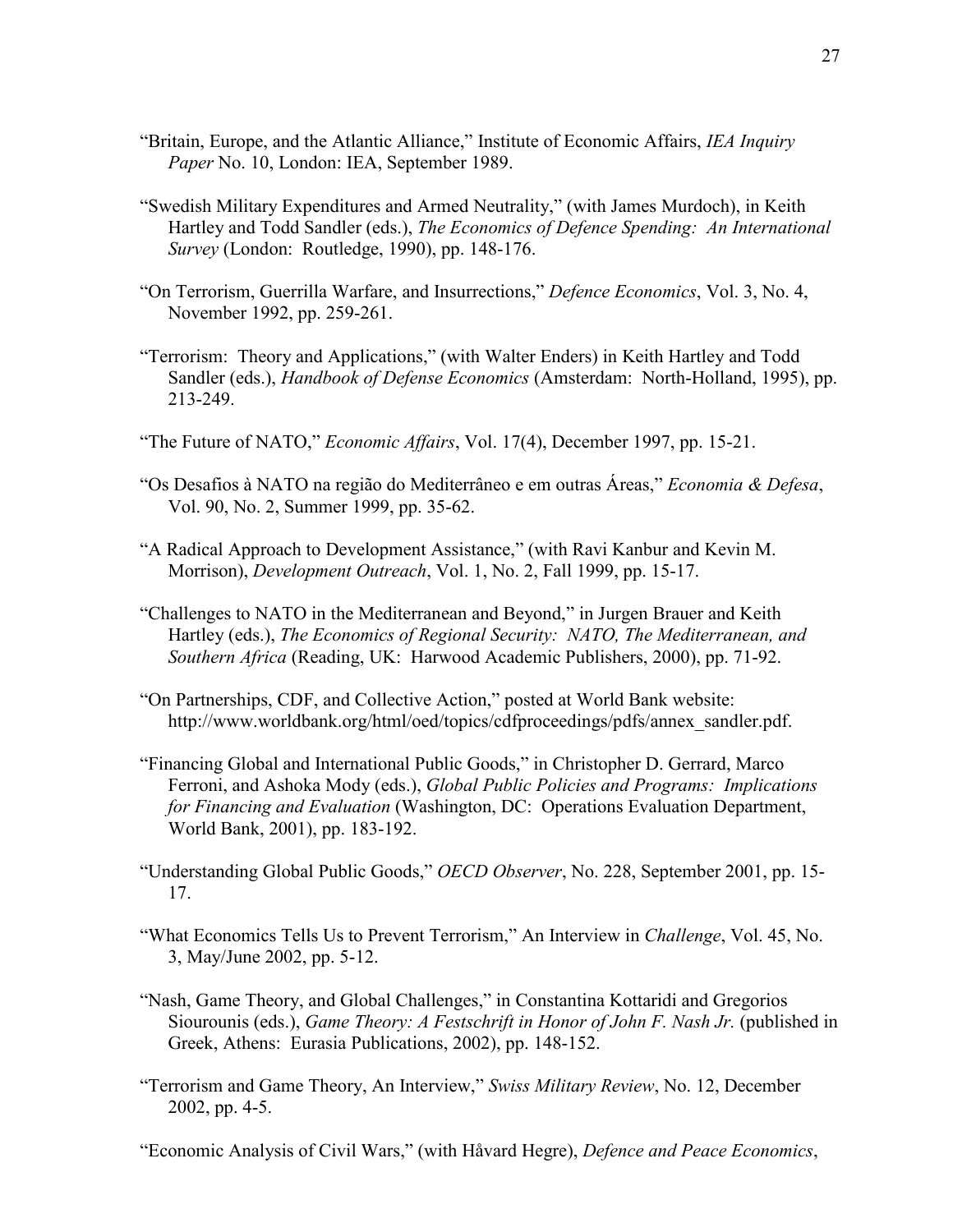Vol. 13, No. 6, December 2003, pp. 429-433.

- "Global Challenges and the Need for Supranational Infrastructure," in Omar Azfar and Charles Cadwell (eds.), *Market-Augmenting Government: The Institutional Foundations for Prosperity* (Ann Arbor, MI: University of Michigan Press, 2003), pp. 269-294.
- "Biosphere, Markets, and Governments: Comment," in Omar Azfar and Charles Cadwell (eds.), *Market-Augmenting Government: The Institutional Foundations for Prosperity* (Ann Arbor, MI: University of Michigan Press, 2003), pp. 175-176.
- "Internal and External Threats: Defence Economic Analysis," (with Carlos Pestana Barros), *Defence and Peace Economics*, Vol. 14, No. 6, December 2003, pp. 385-388.
- "What Do We Know about the Substitution Effect in Transnational Terrorism," in Andrew Silke (ed.), *Researching Terrorism: Trends, Achievements, Failures* (Ilford, UK: Frank Cass, 2004), pp. 119-137.
- "Regional Public Goods: Demand and Institutions," in Antoni Estevadeoral, Brian Frantz, and Tam Nguyen (eds.) *Regional Responses to Globalization: Regional Public Goods and Development Assistance* (Washington, DC: Inter-American Development Bank and Asian Development Bank, 2004), pp. 11-30. Republished in *Recent Developments in Public Finance*, edited by Vito Tanzi and Howell H. Zee (Cheltenham, UK: Edward Elgar, 2011).
- "Regional Public Goods: The Comparative Edge of Regional Development Banks: Comments," in Nancy Birdsall and Liliana Rojas-Suarez (eds.), *Financing Development*: *The Power of Regionalism* (Washington, DC: Center for Global Development, 2004), pp. 123-127.
- "The Political Economy of Transnational Terrorism," (with B. Peter Rosendorff), *Journal of Conflict Resolution*, Vol. 49, No. 2, April 2005, pp. 171-182.
- "Introduction: Security Challenges and Threats in a Post-9/11 World," (with Carlos P. Barros and Christos Kollias), *Defence and Peace Economics*, Vol. 16, No. 5, October 2005, pp. 327-329.
- "Transnational Terrorism: An Economic Analysis," in Harry W. Richardson, Peter Gordon, and James E. Moore II (eds.), *The Economic Impact of Terrorist Attacks* (Aldershot, UK: Edward Elgar, 2005), pp. 11-34.
- "Economic Methods and the Study of Terrorism: An Evaluation," in Jeffrey Victoroff (ed.), *Tangled Roots: Social and Psychological Factors in the Genesis of Terrorism* (Amsterdam: IOS Press, 2006), pp. 115-129.
- "Regional Public Goods and Regional Cooperation," in Secretariat of the International Task Force on Global Public Goods (ed.), *Meeting Global Challenges: International Cooperation in the National Interest: Cross-Cutting Issues* (Stockholm: Secretariat, 2006), pp. 143-178.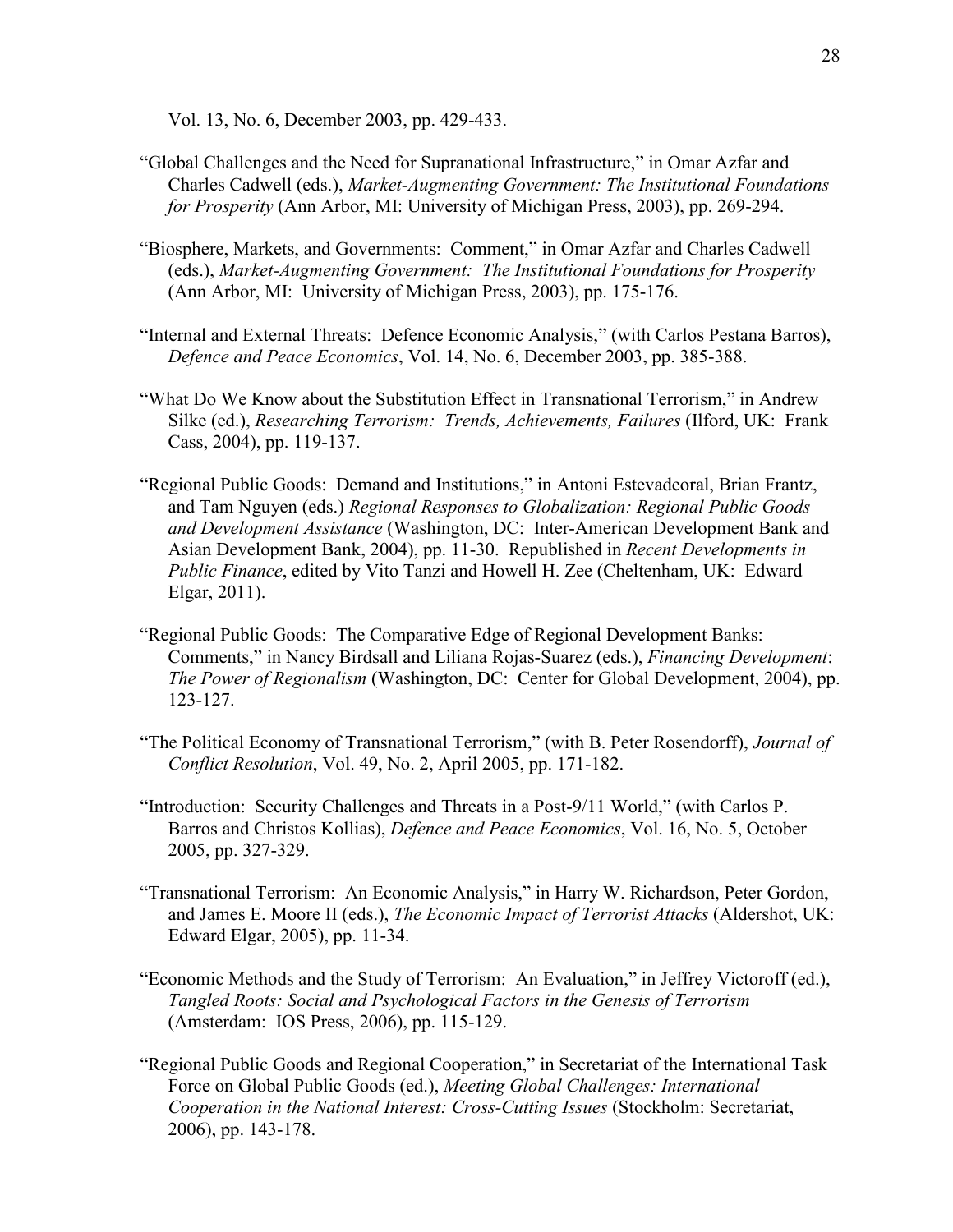- "Terrorism: A Game-Theoretic Approach," (with Daniel G. Arce) in Todd Sandler and Keith Hartley (eds.), *Handbook of Defense Economics*, *Vol. 2* (Amsterdam: North-Holland, 2007), pp. 775-813.
- "Defense in a Globalized World: An Introduction," (with Keith Hartley) in Todd Sandler and Keith Hartley (eds.), *Handbook of Defense Economics*, *Vol*. *2* (Amsterdam: North-Holland, 2007), pp. 607-621.
- "Research Note: Using ITERATE and DOTS Database," (with Peter A. Flemming and Edward Mickolus), *Journal of Strategic Security*, Vol. 1, No. 1, November 2008, pp. 57- 75.
- "Terrorism and Policy: Introduction," *Journal of Conflict Resolution*, Vol. 54, No. 2, April 2010, pp. 203-213.
- "New Frontiers of Terrorism Research: An Introduction," *Journal of Peace Research*, Vol. 48, No. 3, May 2011, pp. 279-286.
- "The Many Faces of Counterterrorism," *Public Choice*, Vol. 149, No. 3-4, December 2011, pp. 225-234.
- "Advances in the Study of the Economics of Terrorism, *Southern Economic Journal*, Vol. 79, No.4, April 2013, pp. 768-773.
- "Political Violence: An Introduction," *Public Choice*, Vol. 169, No. 3-4, December 2016, pp. 161-170.
- "JCR 60<sup>th</sup> Anniversary Issue: Editors' Introduction," (with Daniel Druckman and Paul K. Huth) *Journal of Conflict Resolution*, Vol. 61, No. 9, October 2017, pp. 1839-1843.
- "Affinity, Arming, Consequences, and Perceptions: An Introduction," *Public Choice*, Vol. 178, No. 1-2, March 2019, pp. 319–327.
- "Regional Public Goods and Their Technologies of Aggregation," in Bambang Susantono and Cyn-Young Park (eds.), *Regional Integration in Asia and the Pacific: Progress and Prospects* (Manila: Asian Development Bank, 2020), forthcoming.

## **DATA SET:**

*International Terrorism: Attributes of Terrorist Events 1978-1987* (ITERATE 3) (with Edward Mickolus, Jean Murdock, and Peter Fleming). Distributed by Vinyard Software, Inc., Falls Church, VA, 1989. Update 1988-1989 (ITERATE 4) Vinyard Software, Inc., Falls Church, VA, 1990.

## **EDITING AND OTHER ACTIVITIES:**

*Editor of Special Issues*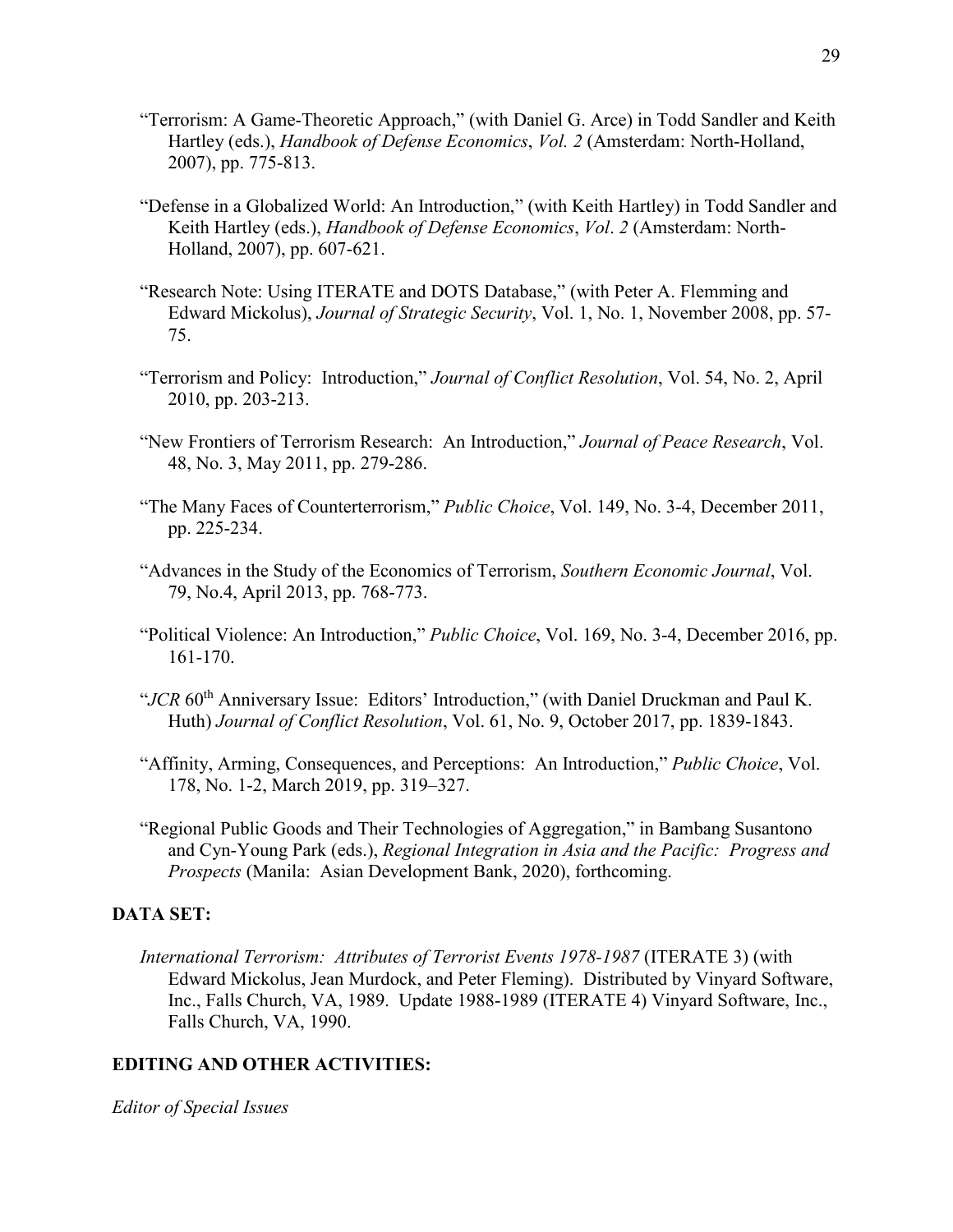- Editor of special issue of *Public Choice* on "Political Violence and Policy: Affinity, Arming, Consequences, and Perceptions," Vol. 178, No. 1-2, March 2019.
- Lead Co-Editor of special issue of *Journal of Conflict Resolution*, "60<sup>th</sup> Anniversary Issue," Vol. 61, No. 9, October 2017.
- Editor of special issue of *Public Choice* on "Political Violence," Vol. 169, No. 3-4, December 2016.
- Editor of special issue of *Oxford Economic Papers* on "The Economics of Terrorism and Counterterrorism," Vol. 67, No. 1, January 2015.
- Editor of special symposium of *Southern Economic Journal* on "Advances in the Study of the Economics of Terrorism," Vol. 79, No. 4, April 2013.
- Editor of special issue of *Public Choice* on "The Many Faces of Counterterrorism," Vol. 149, No. 3-4, December 2011.
- Editor of special issue of *Journal of Peace Research* on "New Frontiers of Terrorism Research," Vol. 48, No. 3, May 2011.
- Editor of special issue of *Journal of Conflict Resolution* on "Terrorism and Policy," Vol. 54, No. 2, April 2010.
- Co-Editor of special issue of *Defence and Peace Economics* on "Security Challenges and Threats in a Post-9/11 World," Vol. 16, No. 5, October 2005.
- Co-Editor of special issue of *Journal of Conflict Resolution* on "The Political Economy of Terrorism," Vol. 49, No. 2, April 2005.
- Co-Editor of special issue of *Defence and Peace Economics* on "Internal and External Threats: Defence Economics Analysis," Vol. 14, No. 6, December 2003.
- Co-Editor of special issue of *Defence and Peace Economics* on "Economic Analysis of Civil Wars," Vol. 13, No. 6, December 2002.
- Guest Editor of special issue of *Journal of Conflict Resolution* on "Economic Analysis of Conflict," Vol. 44, No. 6, December 2000.
- Co-Editor of Tenth Anniversary issue of *Defence and Peace Economics*, Vol. 11, No. 1, February 2000.
- Editor of special issue of *Defence Economics* on *Terrorism, Guerrilla Warfare, and Insurrections*, Vol. 3, No. 4, November 1992.
- Co-editor of *Journal of Conflict Resolution* for the June 1982 issue.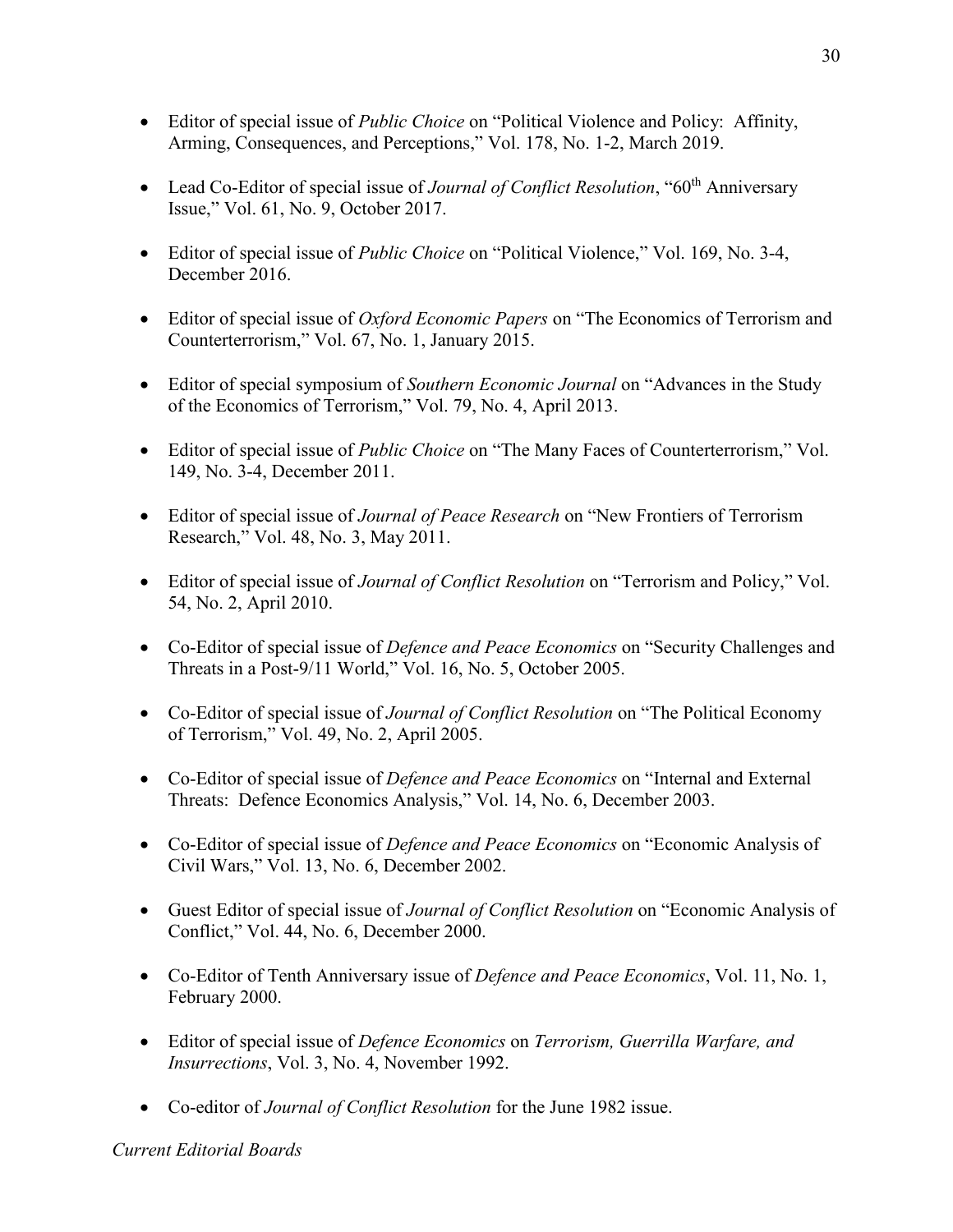- Editorial Board, *Public Choice,* July 2016 on.
- Chairman, Editorial Board, *Journal of Conflict Resolution*, April 2004 on.
- Editorial Board, *Defence and Peace Economics*, January 1995 on. Advising Editor from January 1999 on.
- Editorial Board, *Global Policy*, September 2009 on.
- Associate Editor, *Review of International Organizations*, January 2006 on.
- Editorial Board, *Nação e Defesa*, March 2002 on.
- Advising Board Member for *Annual Editions: Violence and Terrorism*, Duskin Publishing Group, 1989 on.

## *Past Editorial Boards*

- Editorial Board, *Terrorism and Political Violence*, January 2004-December 2017.
- Editorial Board, *Public Finance Review*, July 2000-December 2017.
- Editorial Board, *European Review of Economics and Finance*, January 2002-December 2017.
- Editorial Board, *American Political Science Review*, June 2012-July 2016
- Editor of *Defence Economics*, September 1988-December 1994. (First issue appeared January 1990).
- Editorial Board, *Simulation and Gaming*, January 2009-December 2015.
- Associate Editor, *Bulletin of Economic Research*, February 2000-February 2014.
- Editorial Board, *International Studies Quarterly*, January 1999-December 2003, January 2004-December 2008, January 2009-December 2013.
- Editorial Board, *International Studies Perspectives*, January 2007-December 2009.
- Editorial Board, *American Journal of Political Science*, January 2006-December 2009.
- Editorial Board, *Fiscal Studies*, June 2000-September 2010.
- Advisory Board on book series, *Institutional Analysis*, University of Michigan Press, edited by Workshop in Political Theory and Policy Analysis, Indiana University, 1999- 2005.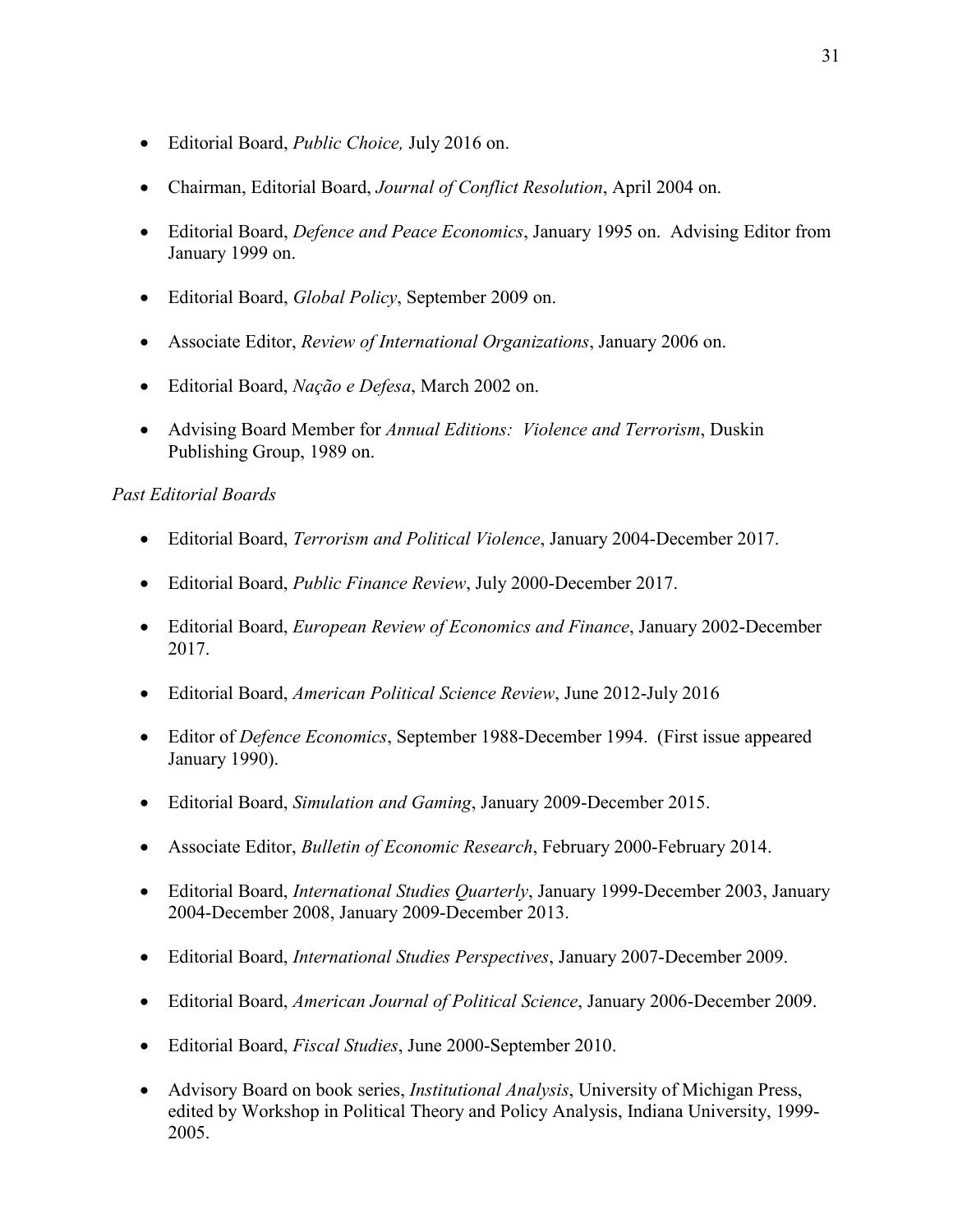- Associate Editor, *Journal of Public Economic Theory*, May 1997-December 2005.
- Editorial Board, *Social Science Quarterly*, March 1996-April 2005.
- Editorial Council on *Journal of Environmental Economics and Management*, January 1986 to December 1987, reappointed for January 1992-December 1993, reappointed for January 1994 December 1995, January-December 1996, January-December 1997, January-December 1998, January-December 1999, January-December 2000, January-December 2001.
- Editorial Board on *Monograph Series in World Affairs*, University of Denver, Graduate School of International Studies, 1979-1990.
- Associate Editor of *Journal of Environmental Economics and Management*, January 1988 to January 1990.
- Editorial Board on Sage Series on *Comparative Economy and Public Policy*, 1975 to 1978.
- Associate Editor, *Intermountain Economic Review*, September 1972 to June 1974.

## *Other Activities*

- Executive Board, International Defense Economics Association, 1990 on.
- Executive Board Member of Economists Allied Against the Arms Race (ECAAR), Israel Section, 1994 on.
- Reviewer for NSF, major economics journals, and major political science journals.

# **DISSERTATIONS DIRECTED:**

Murdoch, James. "Contribution to the Economics of Military Alliances," defended in October 1982. He is professor of economics at University of Texas-Dallas.

Sepassi, Reza. "A Contribution to the Theory of Clubs," defended in January 1983.

- Ko, Il-Dong. "Issues in the Control of Stock Externality Problems with Inflexible Policy Measures," defended on September 1988 (received Research Excellence Award from ISU). He is a research fellow at Korea Development Institute.
- Khanna, Jyoti. "Theory and Econometric Analysis of State Government Demand for Public Agricultural Research," defended on February 28, 1990. She is a Professor of Economics at Colgate University.
- Wise, Sherry. "Rent-Seeking in Pesticide Policy," defended on June 2, 1991. She is an economic analyst at the Environmental Protection Agency, Washington, DC.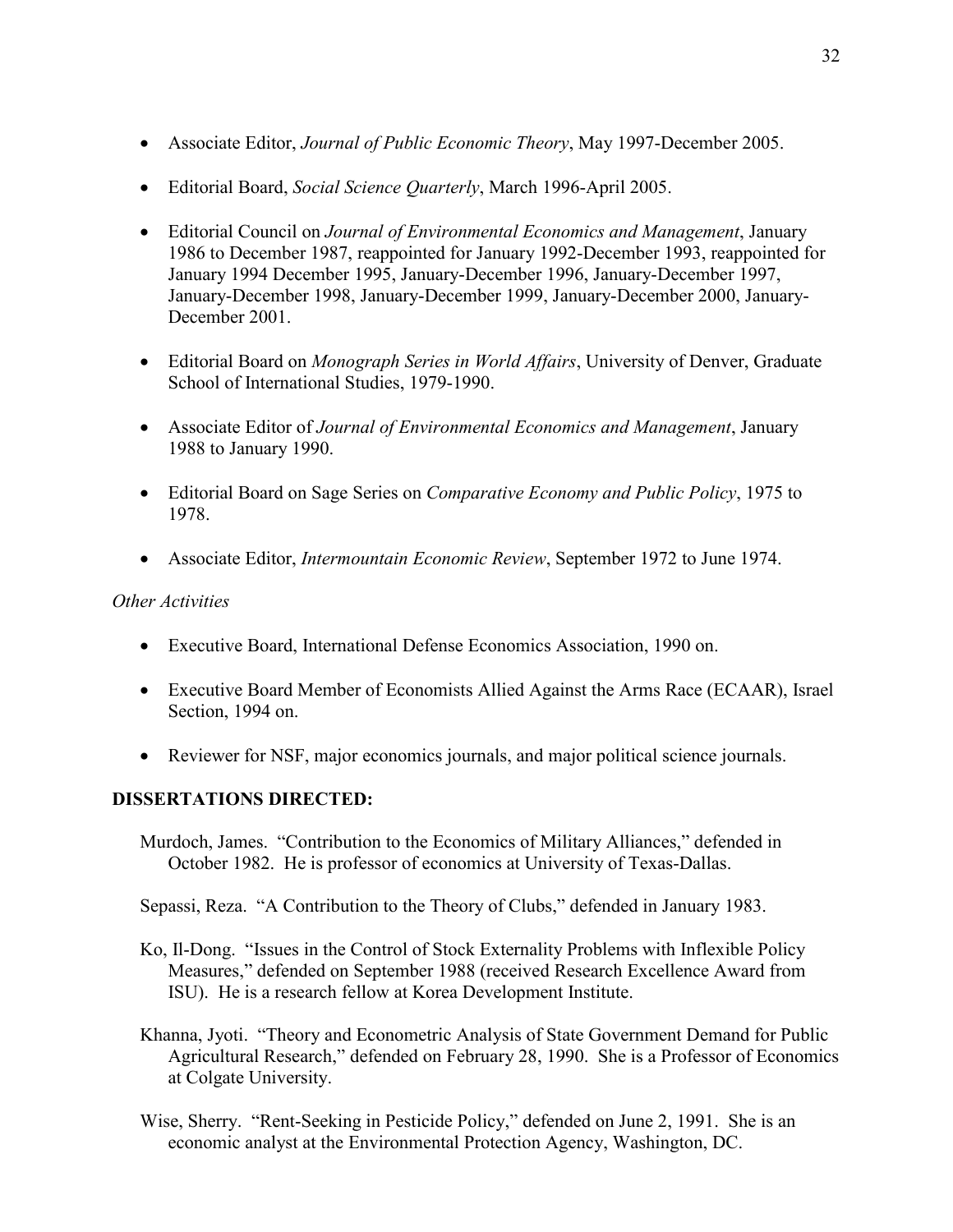- Lipsman, Michael. "A Theory of Transportation Clubs with Special Application to the Domestic Aviation System," defended on November 9, 1994. He is an economic analyst at Iowa Legislative Fiscal Bureau, State Capital, Des Moines.
- Sargent, Keith. "A Spatial Econometric Model for Transboundary Air Pollution Control Treaties: An Analysis of Noncooperative International Behavior," defended on March 26, 1997. He is an economic analyst at the Environmental Protection Agency, Washington, DC.
- Siqueira, Kevin. "Issues of Collective Action: Common Agency, Partial Cooperation, and Clubs," defended on August 26, 1998. He is an Associate Professor at University of Texas at Dallas.
- Shimizu, Hirofumi. "UN Peacekeeping as a Public Good: Analyses of the UN Member States' Peacekeeping Financial Contribution Behavior," defended on August 13, 1999. He is a Professor at the National Defense Academy in Japan.
- Yang, Chia-yen. "The Institutional Choice of Public Good Provision," defended on March 29, 2000.
- McCulloch, Russel. "Impure Thoughts of Charitable Giving," defended on January 24, 2003. He is the Wayne Angell Chair of Economics, Ottawa University, Ottawa, Kansas.
- Mascarenhas, Raechelle, "An Empirical Analysis of Foreign Aid and the Provision of International Public Goods," defended June 6, 2005. She is an Associate Professor at Willamette University, Oregon.
- Ivanova, Kate, "Corruption, Rule of Law and International Interaction in Environment Pollution and CBRN Terrorism," defended June 28, 2006. She is an Associate Professor at The Ohio State University at Newark. Awarded honorable mention as best dissertation for 2006 at USC College of Liberal Arts and Sciences.
- Gaibulloev, Khusrav, "Contributions to the Empirical Analysis of Global Collective Action," defended on May 27, 2009. He is a Professor at the American University of Sharjah, UAE.
- Santifort, Charlinda, "Contributions to the Evolving Study of Modern Terrorism: An Economic Approach," defended on June 11, 2012. She is a research analyst at Price Waterhouse.
- Justin George Kappiaruparampil, "Contributions in the Political Economy of Political Violence," defended on April 4, 2016. Postdoctoral Research Associate at Department of Agricultural, Food and Resource Economics, Michigan State University.
- Dongfang, Hou, "Three Essays on the Demand for Military Expenditures and Terrorist Group Survival," defended on March 8, 2019. She is an Assistant Professor at the School of Applied Economics at Renmin University of China (RUC), Beijing.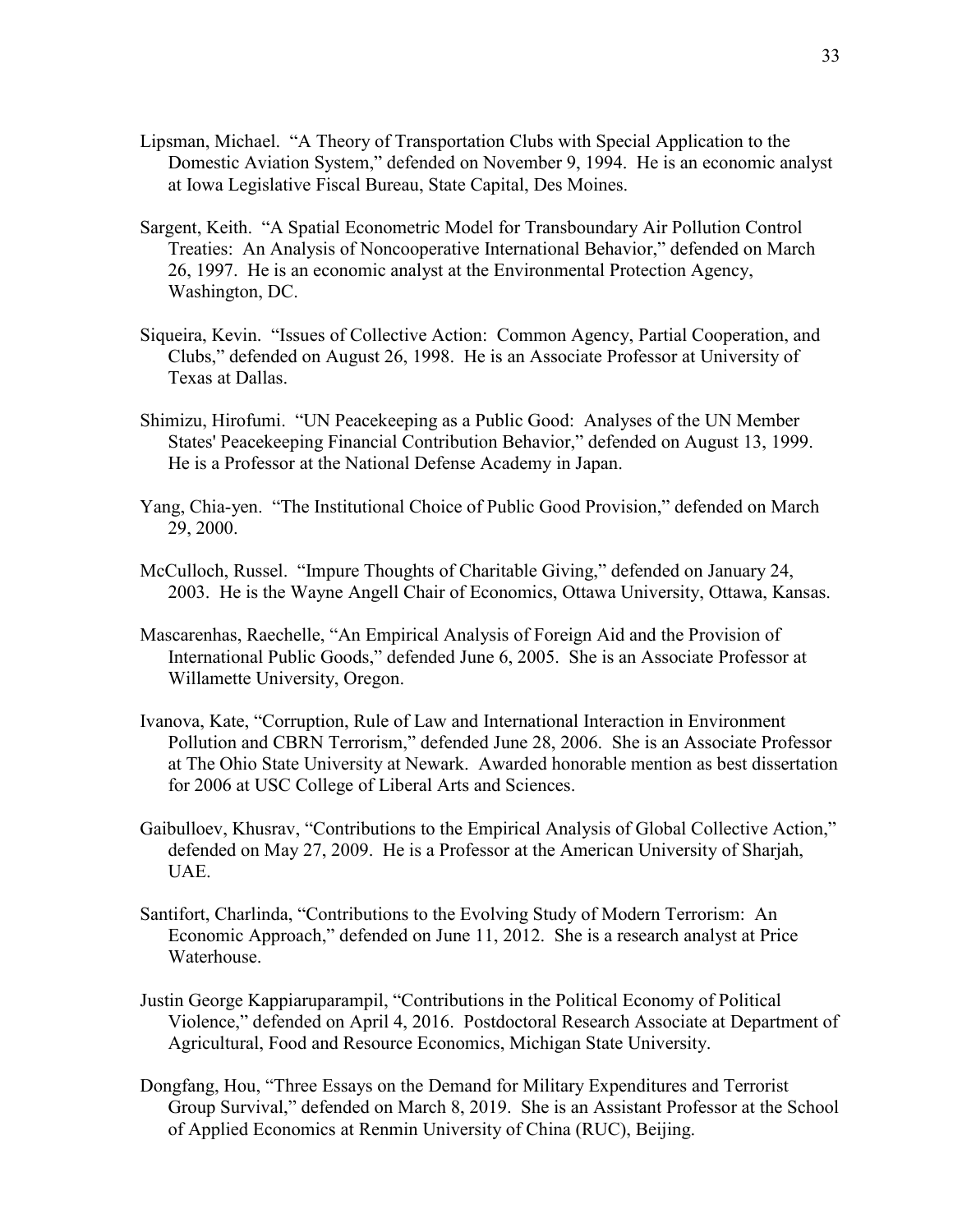Wukki Kim, "Four Essays in Defense and Peace Economics," defended on March 6, 2020. Assistant Professor and Major at Department of Economics and Law, Korea Military Academy, Seoul 01805, Republic of Korea.

## **MASTERS DIRECTED:**

- Hansen, Laurna. "Conventional Versus Strategic Expenditures in NATO: A Public Goods Approach," defended on June 28, 1988 (received Research Excellence Award from ISU). She is a research associate at the Sandia National Laboratory, Livermore, CA.
- Tanner, Thomas Cole. "The Spatial Theory of Elections: An Analysis of Voters' Predictive Dimensions and Recovery of the Underlying Issue Space," defended on April 12, 1994 (received a Research Excellence Award from ISU).
- Holland, Stephen P. "Some Economic Policies for Ameliorating the Tragedy of the Commons," defended on May 13, 1994. He received a fellowship as a Ph.D. student in economics at University of Michigan. He received his Ph.D. from University of Michigan.
- Twait, Christine. "Determining the Barriers to Small Business Pollution Prevention," defended on April 19, 1995 (received a Research Excellence Award from ISU). She is a grant coordinator in the Business College, University of Northern Iowa, Waterloo, IA.
- Kondo, Masahiro. "Theoretical and Empirical Analysis of Military Expenditures of Japan, South Korea, and North Korea," defended on May 6, 1998. He later earned his PhD from University of California at Irvine.
- Alonso, Julio C. "Narcotraffic, Guerrilla Warfare, and Antinarcotics Foreign Aid," defended on July 5, 2000.

# **CONSULTANCY:**

| 1980 on                         | Consultant to book publishers                                                                                                                                                                                                                                                                             |
|---------------------------------|-----------------------------------------------------------------------------------------------------------------------------------------------------------------------------------------------------------------------------------------------------------------------------------------------------------|
| October 1983 to<br>October 1984 | Consultant on "The Economics of Defense in 1980s," A<br>grant given by the Office of Net Assessment, Department of<br>Defense. Principal investigator in charge of the assessment of the<br>U.K., France, and West German's future in NATO. Project<br>coordinator was David Denoon, New York University. |
| Summer 1987                     | Consultant with David Denoon, James Murdoch on a project for<br>U.S. Department of Defense.                                                                                                                                                                                                               |
| September 1990-96               | Consultant for Institute of Defense Analyses, Alexandria, VA.                                                                                                                                                                                                                                             |
| 1998-99, 2001-05                | Consultant and author for Global Public Goods Projects for UN<br>Development Program.                                                                                                                                                                                                                     |
| 1999                            | Author of paper for a project, Market Augmenting Governance,                                                                                                                                                                                                                                              |